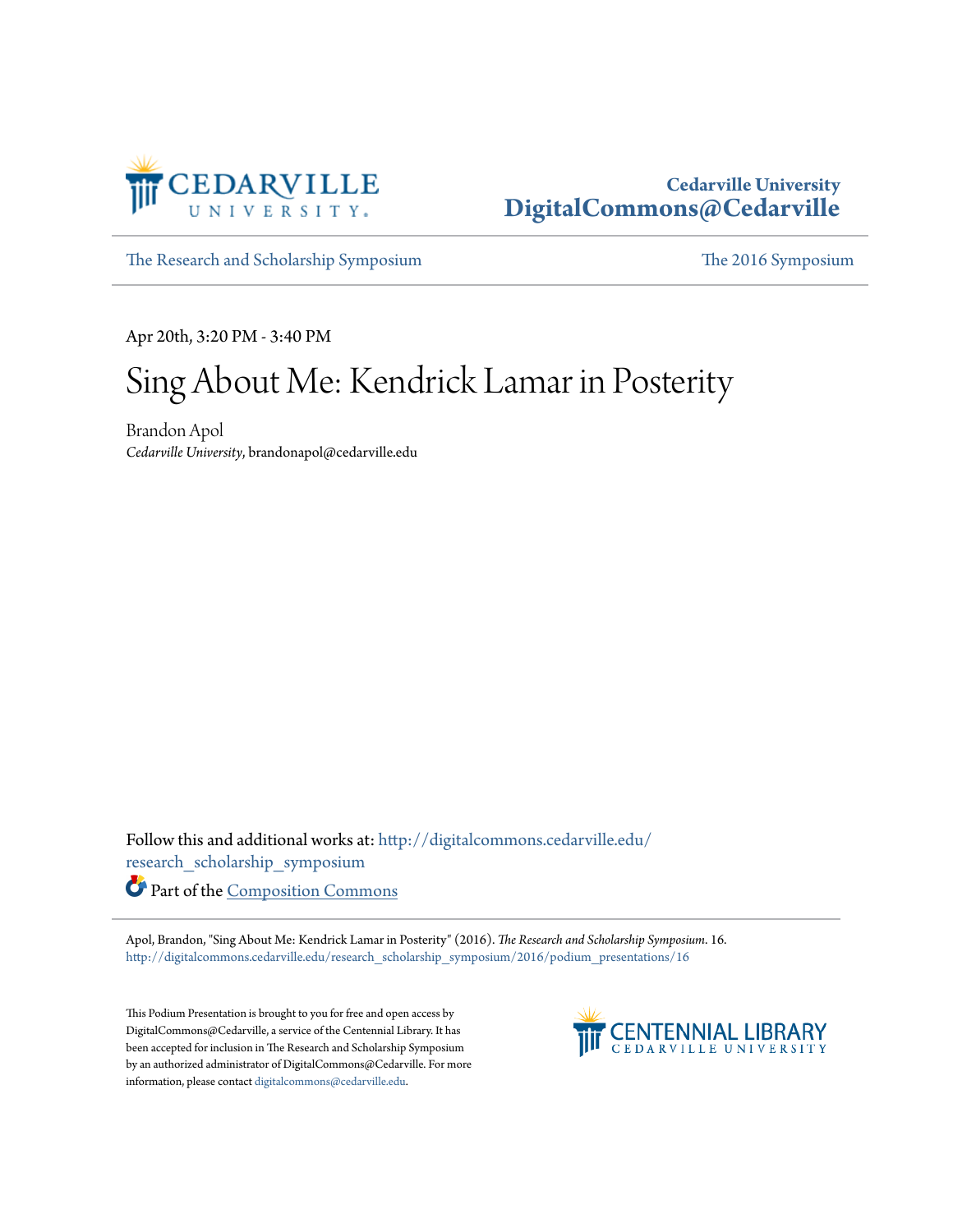## Promise That You Will Sing About Me: Kendrick Lamar and Posterity

Sometimes it would seem that the quietest moments turn out to have the loudest repercussions. This would certainly seem to be a consistent case for twenty eight-year old Kendrick Lamar, whose career has been defined by surprise and unannounced publications of music that shortly afterward are spun wildly into massively respected works of art. With an album that no one anticipated going to the 2013 Grammy awards, an album that leaked a week ahead of schedule (and brought Kendrick 5 Grammys), and an album that was released with almost no warning whatsoever, Kendrick Lamar Duckworth makes headlines with his art; of this there is no doubt.

The question, however, as posed by Kendrick himself, is this: "And I hope that at least one of you sing about me when I'm gone; Am I worth it? Did I put enough work in?"<sup>1</sup> I would like to argue that Kendrick Lamar belongs in music history textbooks of the future because of his performance abilities, intellectual and lyrical content (particularly relative to his peers), musical push within the rap genre, and his position with critics and fans alike.

Kendrick Lamar Duckworth has been rapping since he was thirteen years old.<sup>2</sup> Born in Compton, California in 1987, Kendrick was raised by parents who moved to Los Angeles to escape gang-oriented neighborhoods in the native Chicago. Unfortunately, shortly afterwards, Compton turned into one of the most violent neighborhoods in North America, and Kendrick was forced to grow up in that environment. At school in Los Angeles, Kendrick discovered poetry in seventh grade, thanks to an English teacher. $3$  He began writing profusely, and discovered he was good at it, too; as a rapper, he was good enough to get signed to a record label at the age of sixteen under the moniker "K-Dot." He began working with Top Dawg Entertainment in Los Angeles, producing music himself and rapping over tracks produced by Top Dawg

<sup>&</sup>lt;sup>1</sup> Duckworth, Kendrick Lamar, writer. Sing About Me/Dying of Thirst. Kendrick Lamar. Dr. Dre, 2012, MP3. <sup>2</sup> Ahmed, Insanul. "Kendrick Lamar Interview: Turn the Page 2014 Cover Story | Complex." Complex.com. August/September 2014. Accessed February 17, 2016.

<sup>&</sup>lt;sup>3</sup> Eels, Josh. "The Trials of Kendrick Lamar. (cover story)." Rolling Stone no. 1231 (March 26, 2015): 40.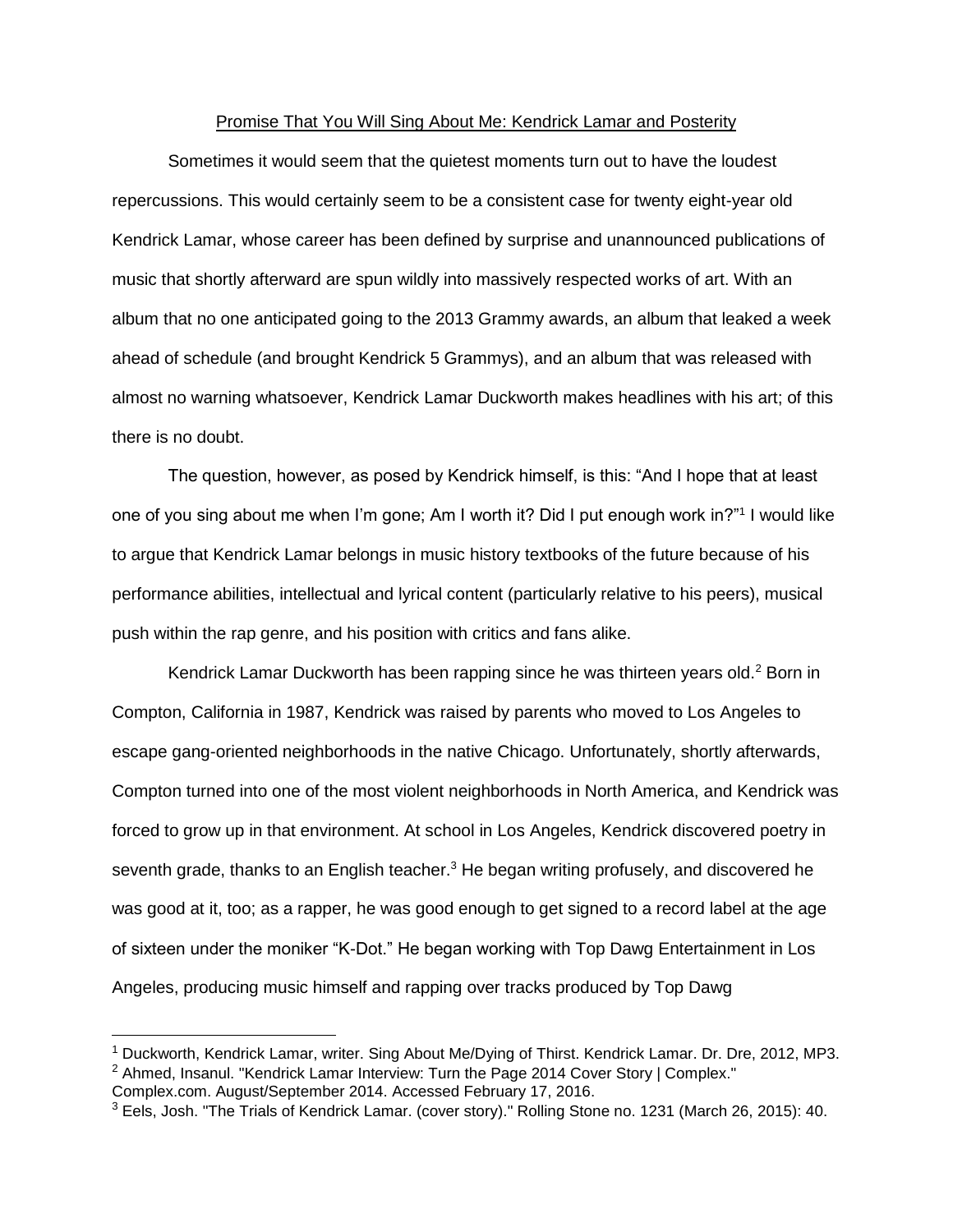Entertainment's in-house production team, Tha Bizness. He remained relatively unknown for a while afterwards, though, until 2012, when he released his platinum selling album *Good Kid, m.A.A.d City* with Aftermath and Interscope Records.<sup>4</sup> His entire discography includes 2011's *Section.80*, 2012's *Good Kid, M.A.A.d City*, 2015's *To Pimp A Butterfly*, and this year's *untitled.unmastered*.

It was for this album that Kendrick was first known, but since then, Kendrick has become increasingly known as a performer as well. Having toured with a variety of other large artists before headlining on his own, Kendrick has shown up on a variety of stages in the last six months, including performances on *The Colbert Report, Saturday Night Live!,* the *Ellen* show*, Jimmy Fallon,* the BET Awards, and the Grammy Awards. He is considered to be one of the "Greatest of All Time" by Complex magazine<sup>5</sup> and one of the top ten rappers of all time by Billboard.<sup>6</sup> He's also Complex's Best Rapper Alive currently.<sup>7</sup>

As a performer, Kendrick is known for constantly giving a message, or have underlying meaning to his behavior. For example, in his 2015 BET Awards performance, he performed his Grammy-Award winning single "Alright" live on television. While the lyrics of the song are a cultural statement all by themselves, he performed atop a police car that was damaged. The statement was not, as *Fox News* anchor Geraldo Rivera stated, to "incite violence" but to draw attention to systematic racism and police brutality.<sup>8</sup> In 2016, at the annual Grammy Awards Show, Kendrick showed up on stage dressed in prison clothes with handcuffs on and performed

<sup>4</sup> "Kendrick Lamar." Interscope Records. Accessed March 23, 2016.

http://www.interscope.com/kendricklamar/videos.

<sup>5</sup> Ahmed, Insanul. "The Best Rapper Alive, Every Year Since 1979." Complex. January 5, 2016. Accessed April 25, 2016. http://www.complex.com/music/2016/01/the-best-rapper-alive-every-year-since-1979/. <sup>6</sup> Billboard Staff. "Best Rappers List | Greatest of All Time | Billboard." Billboard. December 11, 2015. Accessed April 25, 2016. http://www.billboard.com/photos/6723017/the-10-best-rappers-of-all-time/1.

<sup>&</sup>lt;sup>7</sup> Ahmed, Insanul. "The Best Rapper Alive, Every Year Since 1979."

<sup>8</sup> Minsker, Evan. "Fox News Pundits Claim Kendrick Lamar's BET Awards Performance "Incites Violence"" Pitchfork. June 30, 2015. Accessed March 21, 2016.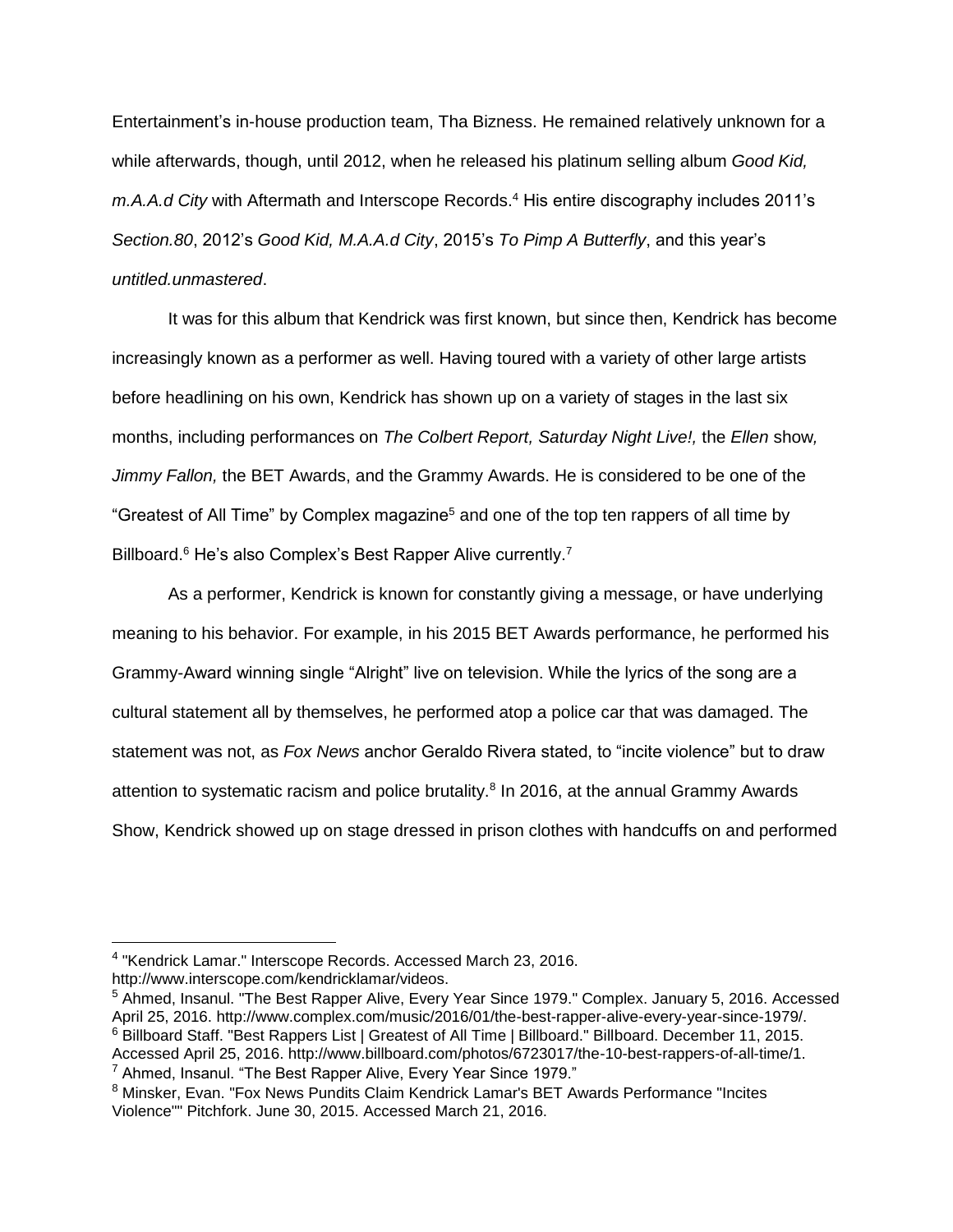one of his untitled tracks from March's *untitled.unmastered.*<sup>9</sup> The goal was to display cultural bias and to fight against systemic racism.

Within hip hop specifically, Kendrick is not known for his music or message. Rather, he is primarily known for his lyrical prowess and depth in reflecting his daily life experiences in a relatable yet poetic way. Significantly, Kendrick has broken out of the hip hop world into the mainstream in a way that other rappers haven't, largely due to his lyrical capacities. This is made evident when one considers the fact that there are actual college classes, such as "Good Kids, Mad Cities" at Georgia Regent University, available to study 2012's *Good Kid, m.A.A.d City* as a literary work.<sup>10</sup> Kendrick is operating on a different level of poetic composition than his peers that allows audiences to handle his lyrics as analyzable poetry; the classes analyze his lyrics and compare them to literary works by James Joyce and James Baldwin.<sup>11</sup>

Beginning with his much less known debut *Section.80* from 2011, Kendrick Lamar has been making concept albums—each record is a full piece of art that tells a story. This is not a new thing—Kendrick is far from the first to make concept albums; the Beatles were one of the first rock groups to do so, followed famously by Pink Floyd (and preceded by every program symphony and opera before it)—but in terms of popularity, it has been since the 1980s that a concept album has done as well as *Good Kid, m.A.A.d City.* In addition, all of Kendrick's music is autobiographical, which makes it even wilder—his music not only reflects his life experience and philosophy, but it actually is his life experience and philosophy.

Kendrick's *Good Kid, m.A.A.d City* tells the story of his coming of age first and foremost. One of the many appreciable aspects of the album is the number of themes and stories Kendrick is telling at the same time with the record, and how they're all interwoven into a single

<sup>&</sup>lt;sup>9</sup> NPR Staff. "Kendrick Lamar: 'I Can't Change The World Until I Change Myself First" NPR. December 29, 2015. Accessed February 17, 2016.

<sup>&</sup>lt;sup>10</sup> Jones, Jaleesa. "Georgia Students Study Kendrick Lamar for Class." USA TODAY College. September 01, 2014. Accessed February 17, 2016.

<sup>&</sup>lt;sup>11</sup> Stutz, Colin. "Kendrick Lamar Is Now the Subject of a College Course | SPIN." Spin. September 04, 2014. Accessed April 25, 2016. [http://www.spin.com/2014/09/kendrick-lamar-good-kid-maad-city-college](http://www.spin.com/2014/09/kendrick-lamar-good-kid-maad-city-college-course/)[course/.](http://www.spin.com/2014/09/kendrick-lamar-good-kid-maad-city-college-course/)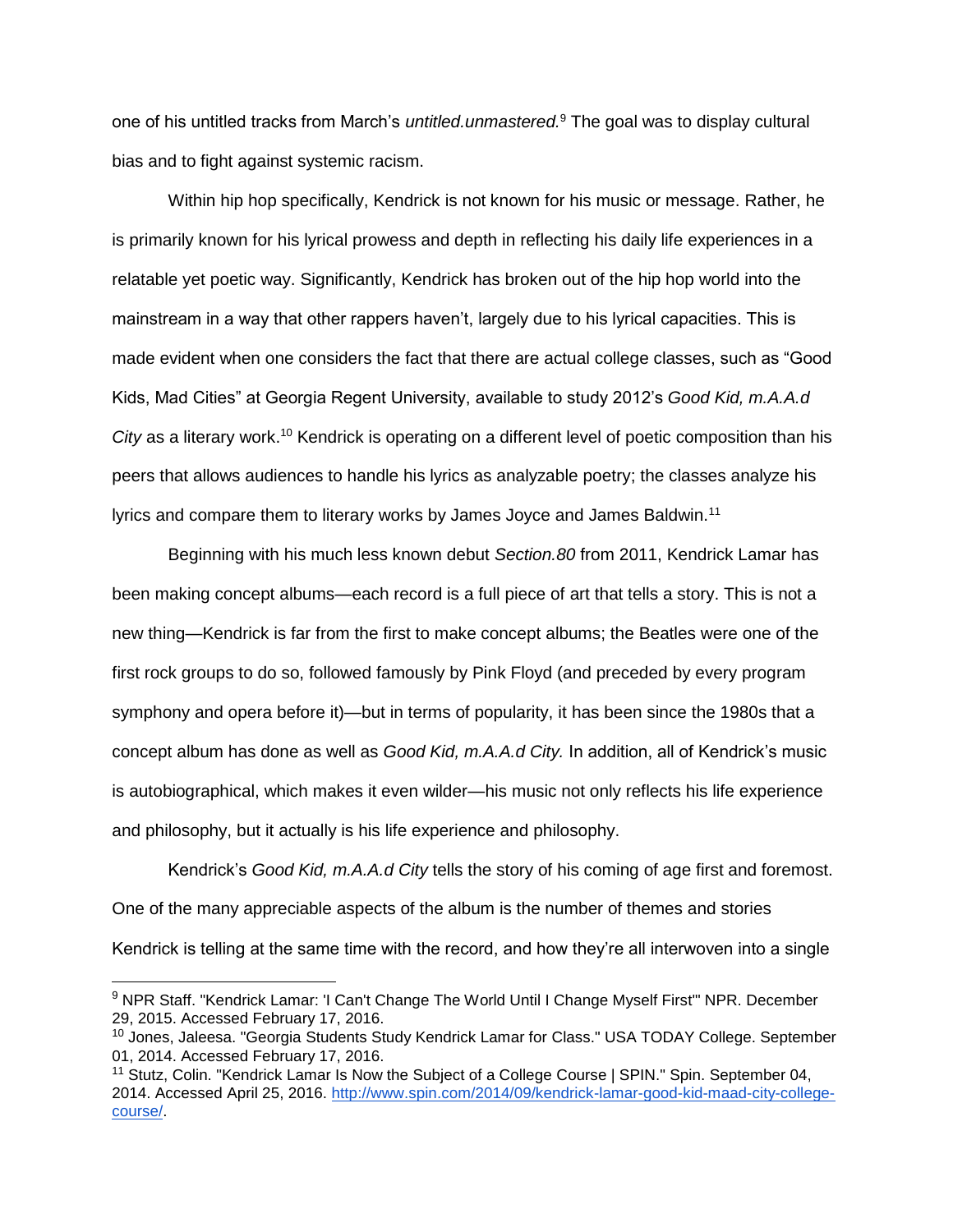metanarrative. According to Vice.com, *Good Kid, m.A.A.d City* is the story of how "K-Dot" grew up into Kendrick Lamar.<sup>12</sup> The acronym "m.A.A.d" stands for "my angry adolescence divided," as well as "my angel on angel dust." The first refers to Kendrick's coming of age and the turmoil involved; the second refers to a bad drug trip Kendrick had (which he narrates in the album), leading to his disdain for and abstinence from drugs to this day.<sup>13</sup>

Confusingly, the album isn't in perfect chronological order. It starts with an introduction and some backstory in *Sherane (Master Splinter's Daughter)*, but begins to tell the backstory of where Kendrick grew up and how he lived with his friends in *B\*\*\*\*, Don't Kill My Vibe* and *Backseat Freestyle.* After that, it introduces us to the inciting event and begins the story with *The Art of Peer Pressure.* Along with that piece, *Compton* and *Sherane* are the real beginnings to the story, which adds to the confusion as they are the last and first tracks on the record, respectively. K-Dot transitions to Kendrick through *Poetic Justice*, *Good Kid,* and *m.A.A.D City.*  Lastly, Kendrick completing the transition to adulthood through *Money Trees, Swimming Pools,*  and *Sing About Me/Dying of Thirst*. He looks back on what's occurred in *Real* and *Compton*, which has audio from a skit at the end of it that chronologically occurs before anything else in the entire album (which allows you to put the album on loop and listen over and over again).

Beyond just a powerful published product, Kendrick's writing process as far as his raps are concerned is very different than other rappers. As a general studio rule, rappers precompose what they're going to record, write it down, and then rap it. If they do not write it down, it is called "freestyling," and they make it up as they go along. Kendrick is different, though. In the context of a concept album, Kendrick Lamar mentally composes each verse as a

<sup>&</sup>lt;sup>12</sup>Bassil, Ryan. "The Narrative Guide To Kendrick Lamar's 'good Kid, m.A.A.d City'." Noisey. Vice. April 27, 2013. Accessed April 05, 2016. [http://noisey.vice.com/en\\_uk/blog/the-narrative-guide-to-kendrick](http://noisey.vice.com/en_uk/blog/the-narrative-guide-to-kendrick-lamars-good-kid-mad-city)[lamars-good-kid-mad-city.](http://noisey.vice.com/en_uk/blog/the-narrative-guide-to-kendrick-lamars-good-kid-mad-city)

<sup>&</sup>lt;sup>13</sup> Martins, Chris. "Kendrick Lamar: 'm.A.A.d.' Stands For 'Me, an Angel on Angel Dust' | SPIN." Spin. October 19, 2012. Accessed April 05, 2016. http://www.spin.com/2012/10/kendrick-lamar-maad-standsfor-angel-dust/.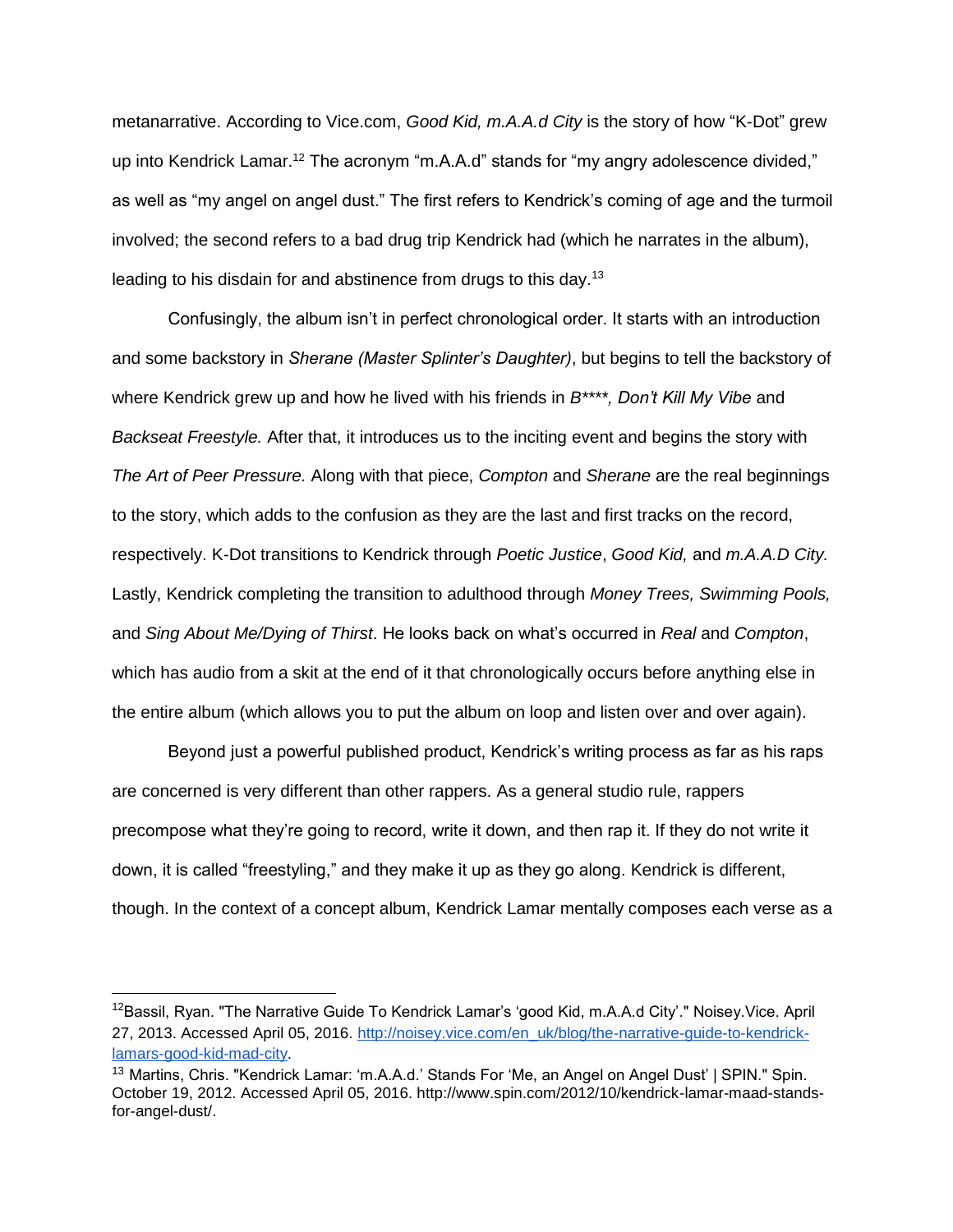whole, raps the whole thing, and generally doesn't write any of it down.<sup>14</sup> In addition, his live performance often includes freestyling. Kendrick was actually signed to his first record label after he walked into the studio and freestyled for two full hours at the age of sixteen.<sup>15</sup> The closest comparable musical composition would be an improvised Bach organ fugue, where multiple threads of an idea exist in a variety of forms simultaneously and end regularly and cadentially. Kendrick's ability to compose in a manner that ties in with his overall theme, message, concept, or story while rhyming and fitting the music rhythmically is a similar action in terms of complexity, musicality, and art.

*Good Kid, m.A.A.d City* follows the lyrics and messages musically as a concept album. The main story of the album goes like this: young "K-Dot," as he is nicknamed as a child, wants to have sex with a girl named Sherane, whose cousins run in one of the two major Compton gangs, the Bloods or the Crips. When he arrives to get with her, the cousins shove K-Dot around and send him away humiliated. After he gets with his friends later, they rob a house, get drunk, and then decide to get revenge with a drive-by shooting. At the shooting, the cousins shoot back, and one of Kendrick's friends is killed. The boys drive away and begin to try and cope as the body is dealt with; musically and thematically at this point, Kendrick's mental processes move from boy to man. As they deal with the loss of a brother, a woman (voiced by Maya Angelou, internationally acclaimed author and civil rights activist)<sup>16</sup> who is one of Kendrick's wise neighbors tells the boys they need "holy water," and prays the sinner's prayer with them.<sup>17</sup> After this, Kendrick reflects on everything, having become a real man, and then

<sup>&</sup>lt;sup>14</sup> Ahmed, Insanul. "Kendrick Lamar Interview: Turn the Page 2014 Cover Story | Complex." Complex.com. August/September 2014. Accessed February 17, 2016.

<sup>&</sup>lt;sup>15</sup> Hopper, Jessica. "Kendrick Lamar: Not Your Average Everyday Rap Savior | SPIN - Page 3." Spin. October 09, 2012. Accessed March 19, 2016.

<sup>&</sup>lt;sup>16</sup>Duckworth, Kendrick Lamar. "[Skit/Outro] Sing About Me/I'm Dying of Thirst." Genius. Accessed April 05, 2016. http://genius.com/1147929.

<sup>&</sup>lt;sup>17</sup>Duckworth, Kendrick Lamar, writer. Sing About Me, I'm Dying of Thirst. Kendrick Lamar. Sounwave, THC, Terrace Martin, 2012, MP3.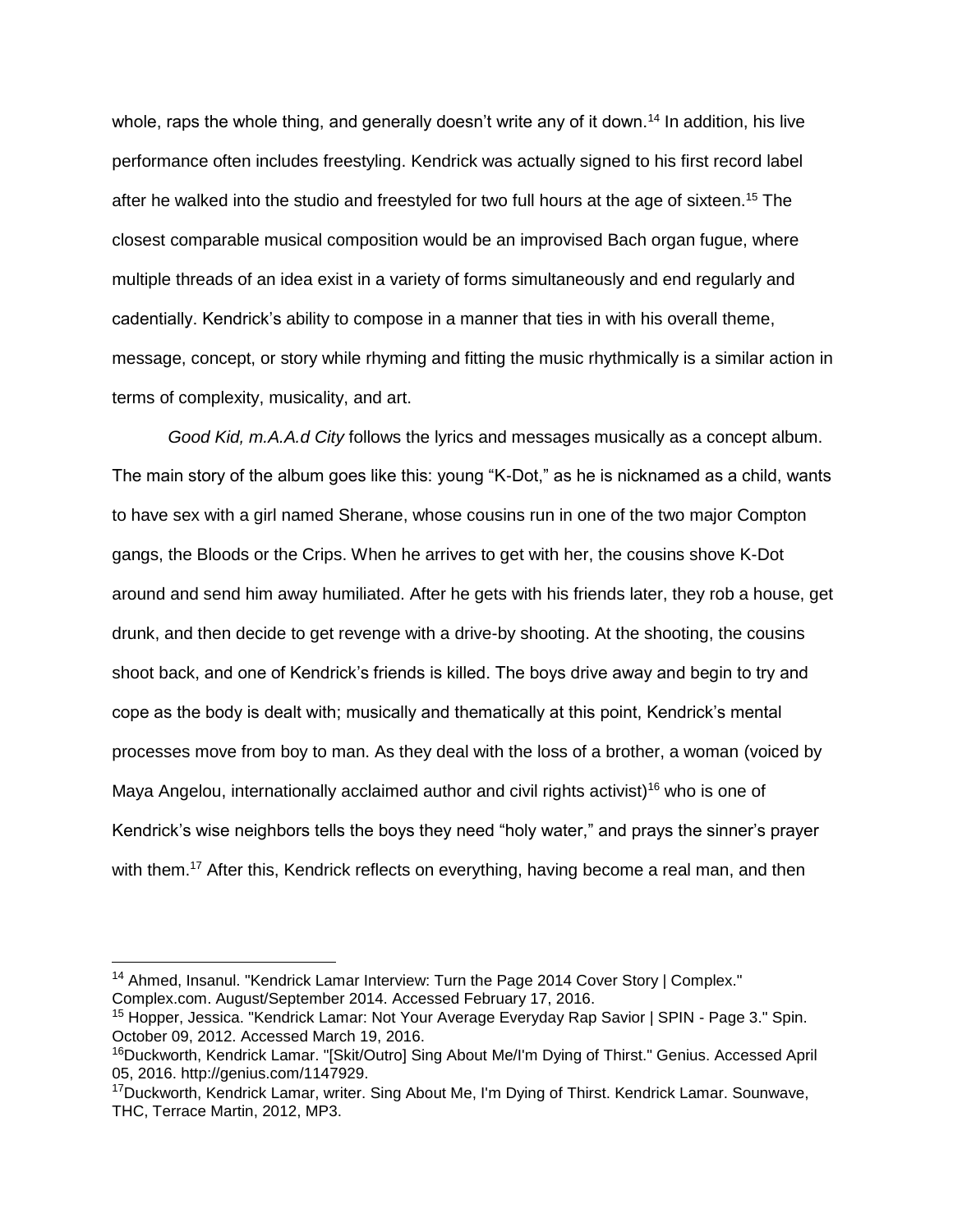decides that he's going to give back to the community of Compton with what he gets as a rap artist, be it financially or in terms of wisdom.<sup>18</sup>

As previously mentioned, when put in chronological order, the album musically follows the lyrical content in terms of musical color. The tracks *Compton* and *Sherane* are much lighter musically than much of the rest of the album, though *Sherane* is in a minor key, showing foreshadowing of what is to come and nodding to Kendrick's past. *B\*\*\*\*, Don't Kill My Vibe* and *Backseat Freestyle* reflect a high school lightheartedness and naïveté with their simpler, repetitive beats and catchy, singable hooks. Things start darkening in *The Art of Peer Pressure* and intensify in *Good Kid* and *m.A.A.d City*. Those songs have some of the darkest sounds on the album. Perhaps the darkest part of the record is *Swimming Pools*, which is where Kendrick is dealing with his actions and is on the way to the drive-by shooting where his friend is shot and killed. Particularly interesting is the ending on the album version of the song; the extended version includes an extra verse. The transition to that verse however, includes a washy, reverbladen, interrupted interlude where a disjointed, chopped up voice says the name "Sherane," several times, embodying everything young Kendrick desires but that is wrong for him to desire as Kendrick realizes what's wrong as the hook of *Swimming Pools* continues playing without ever completing. Kendrick is about to be rudely awakened to the problems in his life. It is at the end of this verse that the drive-by shooting occurs and Kendrick's friend is shot.<sup>19</sup>

Perhaps the most important thing to look at is current critical acclaim of Kendrick Lamar's music when discussing his longevity and influence. Both *Good Kid, m.A.A.d City* and *To Pimp A Butterfly* have been called instant classics by a variety of sources.<sup>20</sup> He's performed on a host of shows and stages. He's also one of very few rappers to go platinum in the last 15

<sup>18</sup>Duckworth, Kendrick Lamar. *Good Kid, m.A.A.d City*. Los Angeles: Interscope & Aftermath, 2012. <sup>19</sup> Duckworth, Kendrick Lamar. *Good Kid, m.A.A.d City*.

<sup>&</sup>lt;sup>20</sup> Ahmed, Insanul. "The Making of Kendrick Lamar's "good Kid, m.A.A.d City"" Complex. October 23, 2012. Accessed March 14, 2016.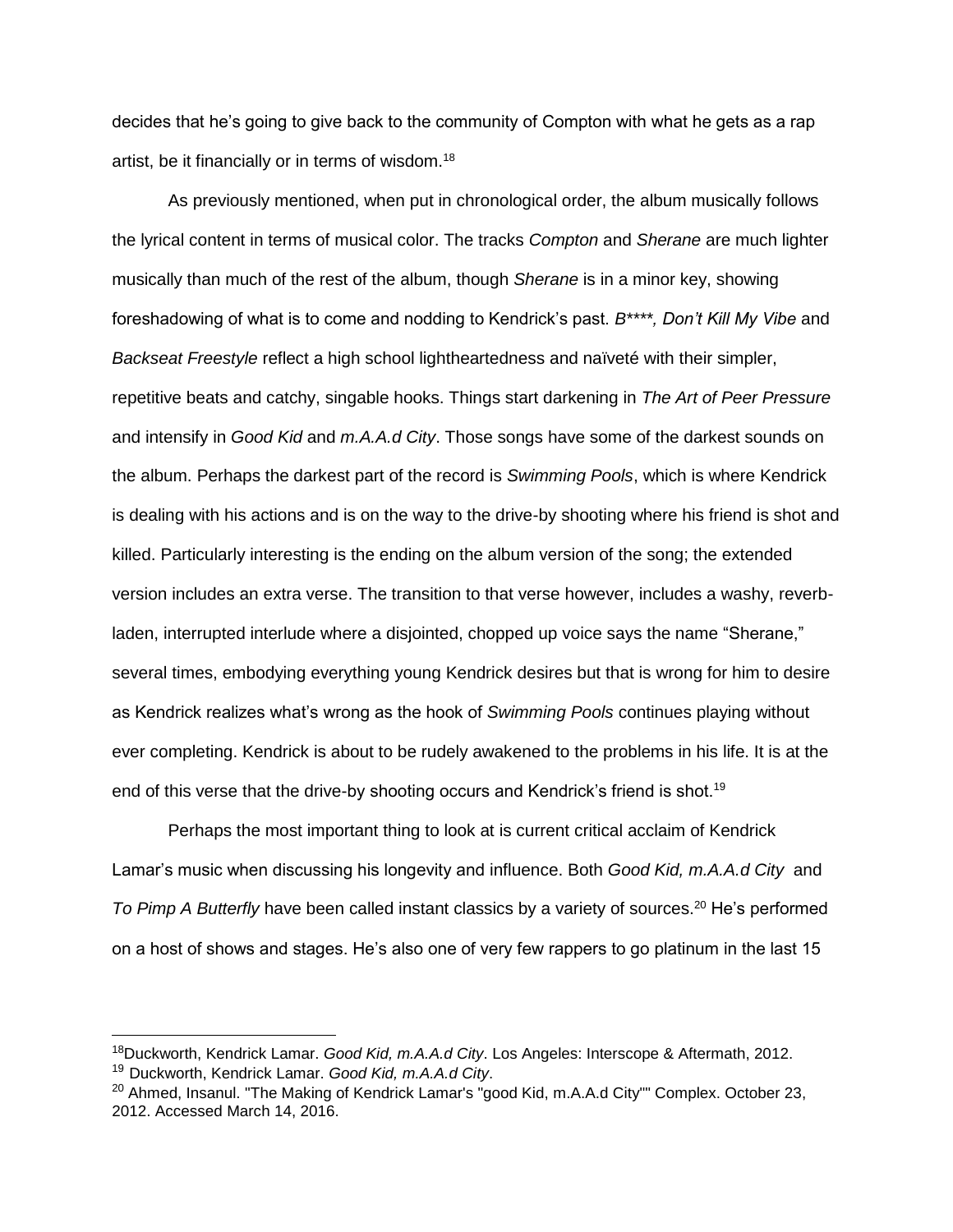years, having been certified platinum by the Recording Industry Association of America for both *Good Kid, m.A.A.d City* and *To Pimp A Butterfly.* 

The final defining factor in an artist's influence and longstanding status as a creator of music is the artist's interactions with culture and reactions with posterity. In the case of Kendrick Lamar, it is too soon to see what posterity makes of his music. However, current culture can be observed, and culture has definitely taken his music strongly. Several examples of this can be seen recently, in particular since Kendrick has grown increasingly political with his lyrical content.

Before delving into this political commentary of Kendrick's, keep in mind his background. One of Kendrick's first concrete memories about growing up was the Rodney King riots of spring 1992.<sup>21</sup> Young Kendrick grew up in a city that was filled with chaos because of police brutality, and those are the lenses he sees the police through. His lyrics have been political for a long time on a variety of levels because he's seen so much of the consequences and repercussions of political decisions firsthand.

The start of his cultural commentary began on 2011's *Section.80,* continued on *Good Kid, m.A.A.d City* and blossomed on 2015's *To Pimp A Butterfly*. Among others, *Section.80*  included a track entitled "F\*ck Your Ethnicity," which opened with this lyric: "I recognize all of you. Every creed and color. With that being said... f\*\*\* your ethnicity. You understand that? We gon' talk about a lot of s\*\*\* that concerns you. All of you." On *To Pimp a Butterfly,* the track entitled *The Blacker the Berry* was the first really deeply political piece of Kendrick's, as it was Kendrick's response and reflection on the death of Trayvon Martin in 2012.<sup>22</sup> Released ahead of *To Pimp A Butterfly* as a single, the song, like many of his culturally oriented commentaries, is more oriented around how he personally has handled and thought about topics such as racism

 $21$  Eells, Josh. "The Trials of Kendrick Lamar. (cover story)." Rolling Stone no. 1231 (March 26, 2015): 40. MasterFILE Premier, EBSCOhost (accessed February 17, 2016).

<sup>&</sup>lt;sup>22</sup>Duckworth, Kendrick Lamar, writer. The Blacker the Berry. Kendrick Lamar. Dr. Dre, 2015, MP3.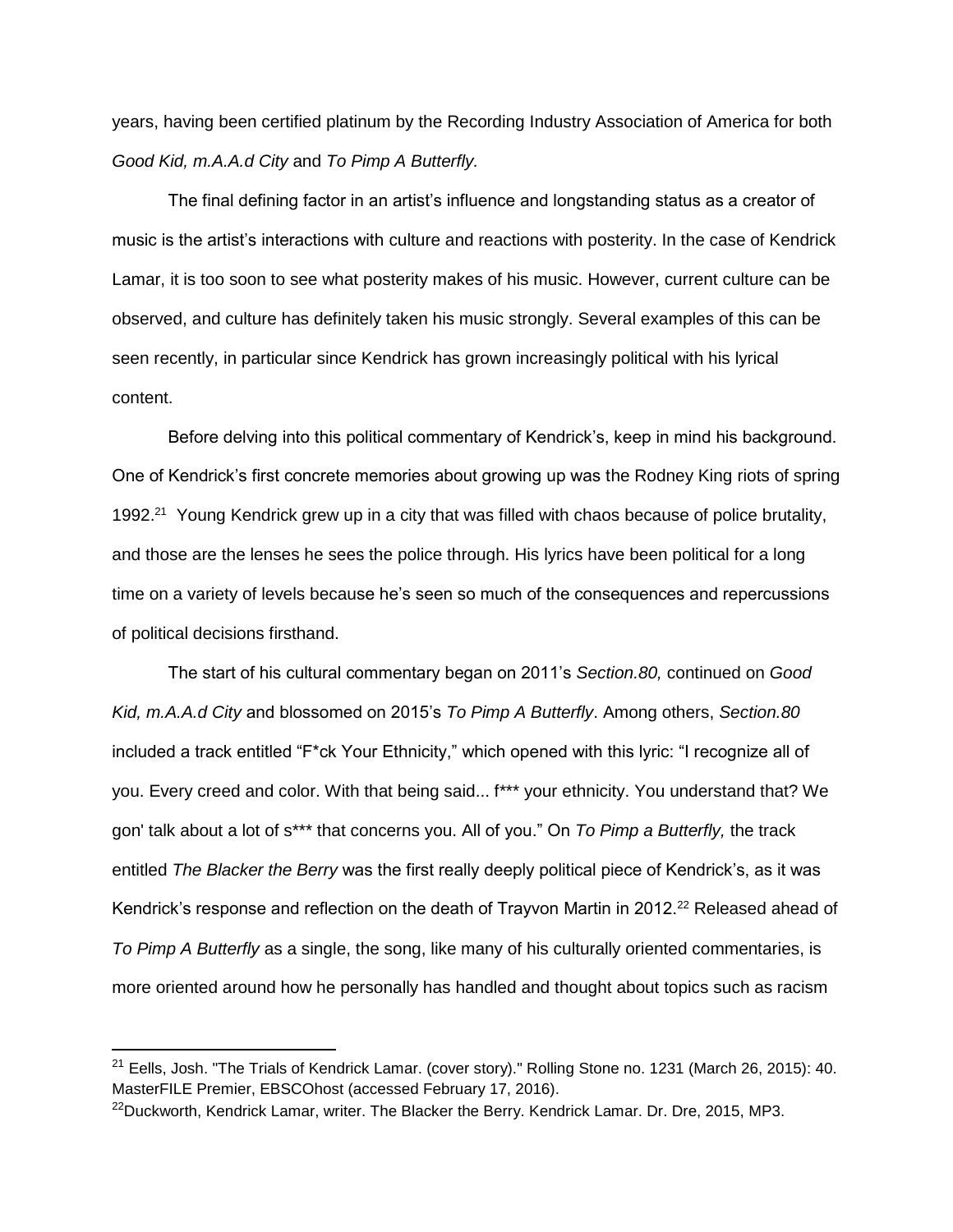and injustice. The song did fairly well on it's own when it was released, but didn't really snowball into much culturally.

Two months later, in March, the entirety of *To Pimp A Butterfly* was released a week before the scheduled release date. On that record, Kendrick released *Alright*, a song about hope amidst negative circumstances. It was released later for radio play on June 30, 2015, and ultimately was the most successful of any of Kendrick's singles from the album. The hook to the song goes, "I'm f\*\*\*ed up / Homie you f\*\*\*ed up / But if God got us we then gon' be alright / Nigga, we gon' be alright." This particular lyric has since been used in a variety of situations and locales as an anthem of hope and overcoming.

The first example of this occurred in late July of 2015.<sup>23</sup> At a Black Lives Matter event in Cleveland, Ohio, policemen removed a 14-year old kid from a bus and assertively put him into a police vehicle. The crowd surrounded the car and prevented the police from leaving. As they surrounded the vehicle, however, the crowd began to chant, "We gon' be alright, we gon' be alright, we gon' be alright.."<sup>24</sup> A similar event transpired in Washington, D.C. at the 20th anniversary of the Million Man March. A crowd marching to make a political statement for racial equality among other things chanted the lines, "We gon' be alright," repeatedly as they marched.<sup>25</sup> Most recently, protesters at a Donald Trump rally in Chicago, Illinois repeated the lyrics, using them to make a statement about the character of Trump as well as those he represents.<sup>26</sup>

<sup>&</sup>lt;sup>23</sup> Haltiwanger, John. "How Kendrick Lamar Is Proof Hip-Hop Can Influence Society In Big Ways." Elite Daily How Kendrick Lamar Is Proof HipHop Can Influence Society In Big Ways Comments. August 03, 2015. Accessed April 05, 2016. [http://elitedaily.com/news/politics/kendrick-lamar-hip-hop-black-lives](http://elitedaily.com/news/politics/kendrick-lamar-hip-hop-black-lives-matter/1156751/)[matter/1156751/.](http://elitedaily.com/news/politics/kendrick-lamar-hip-hop-black-lives-matter/1156751/)

<sup>&</sup>lt;sup>24</sup> Piffin, Blake. "Police Harassment Leads to Crowd Singing Kendrick Lamar's "Alright"" YouTube. July 28, 2015. Accessed April 05, 2016. [https://www.youtube.com/watch?v=VUC\\_DOhfzwQ.](https://www.youtube.com/watch?v=VUC_DOhfzwQ)

<sup>&</sup>lt;sup>25</sup> Rossignol, Derrick. "Crowd Chants Kendrick Lamar's "Alright" At D.C. Million Man March." Pigeons Planes. October 10, 2015. Accessed April 05, 2016. [http://pigeonsandplanes.com/2015/10/kendrick](http://pigeonsandplanes.com/2015/10/kendrick-lamar-alright-million-man-march/)[lamar-alright-million-man-march/.](http://pigeonsandplanes.com/2015/10/kendrick-lamar-alright-million-man-march/)

<sup>26</sup> Brown, Harley. "Protesters at Chicago Donald Trump Rally Chant Kendrick Lamar's 'Alright' | SPIN." Spin. March 12, 2016. Accessed March 14, 2016. [http://www.spin.com/2016/03/donald-trump-rally](http://www.spin.com/2016/03/donald-trump-rally-chicago-kendrick-lamar-alright-video-watch/)[chicago-kendrick-lamar-alright-video-watch/.](http://www.spin.com/2016/03/donald-trump-rally-chicago-kendrick-lamar-alright-video-watch/)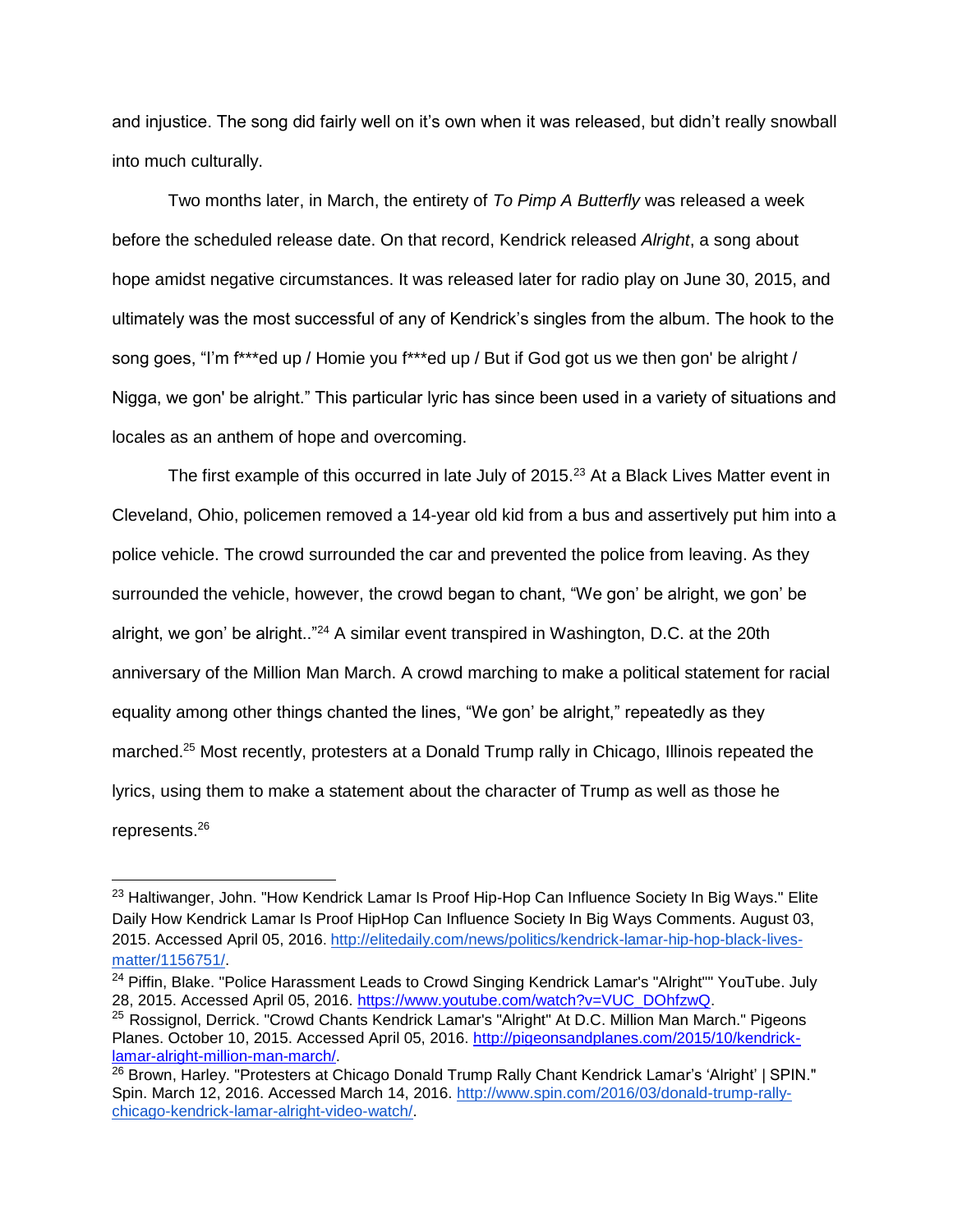To add to the substantial cultural interaction between audiences and Kendrick, United States president Barack Obama stated in December 2015 that Kendrick's *How Much A Dollar Cost?* was his favorite song of 2015.<sup>27</sup> Ironically, Kendrick called Obama out in his song *Hood Politics*, claiming that Obama was ineffectual while comparing the Compton gangs to Washington's political parties.<sup>28</sup>

Beyond his lyrics, Kendrick's musical capacities are truly what make him unique amongst rappers. Insanul Ahmed, journalist and editor for Complex Magazine and Genius.com, says in an interview:

"I think it's important to note that great rappers tend to have the worst influence. Kendrick—just like Jay Z and Kanye and Eminem and all the greats—is a gifted artist. But it's hard to emulate his incredible gifts as an actual performer, but it's always easy to copy a style. It's hard to rap as well as Jay Z, but it's easy to say you don't write your rhymes and throw in references to Cristal. It's hard to rap as well as Wu-Tang, but it's easy to just give yourself 12 nicknames. It's easy to get a Snapchat just because DJ Khaled is on it, but it's hard to be as entertaining as he is. And so forth. This is why Kanye is so influential; it's more than just the rapping, it's also the beats, the fashion, the worldview—all of which can be imitated. But for Kendrick, I think that's much harder because he's not really known for any gimmicks—he's all about the music and nothing else. Rapping like Kendrick? You have to be an A+ talent to get to his level, and even then it's hard. It's why, in the wake of Eminem, you see so many white rappers. But none of them even come close to Em on a lyrical and commercial level because it's just really

<sup>&</sup>lt;sup>27</sup>Gordon, Jeremy. "President Obama Says Kendrick Lamar's "How Much a Dollar Cost" Was His Favorite Song of 2015." Pitchfork. December 9, 2015. Accessed April 05, 2016. [http://pitchfork.com/news/62469](http://pitchfork.com/news/62469-president-obama-says-kendrick-lamars-how-much-a-dollar-cost-was-his-favorite-song-of-2015/) [president-obama-says-kendrick-lamars-how-much-a-dollar-cost-was-his-favorite-song-of-2015/.](http://pitchfork.com/news/62469-president-obama-says-kendrick-lamars-how-much-a-dollar-cost-was-his-favorite-song-of-2015/) <sup>28</sup>Duckworth, Kendrick Lamar, writer. Hood Politics. Kendrick Lamar. Tae Beast, Sounwave, Thundercat, 2015, MP3.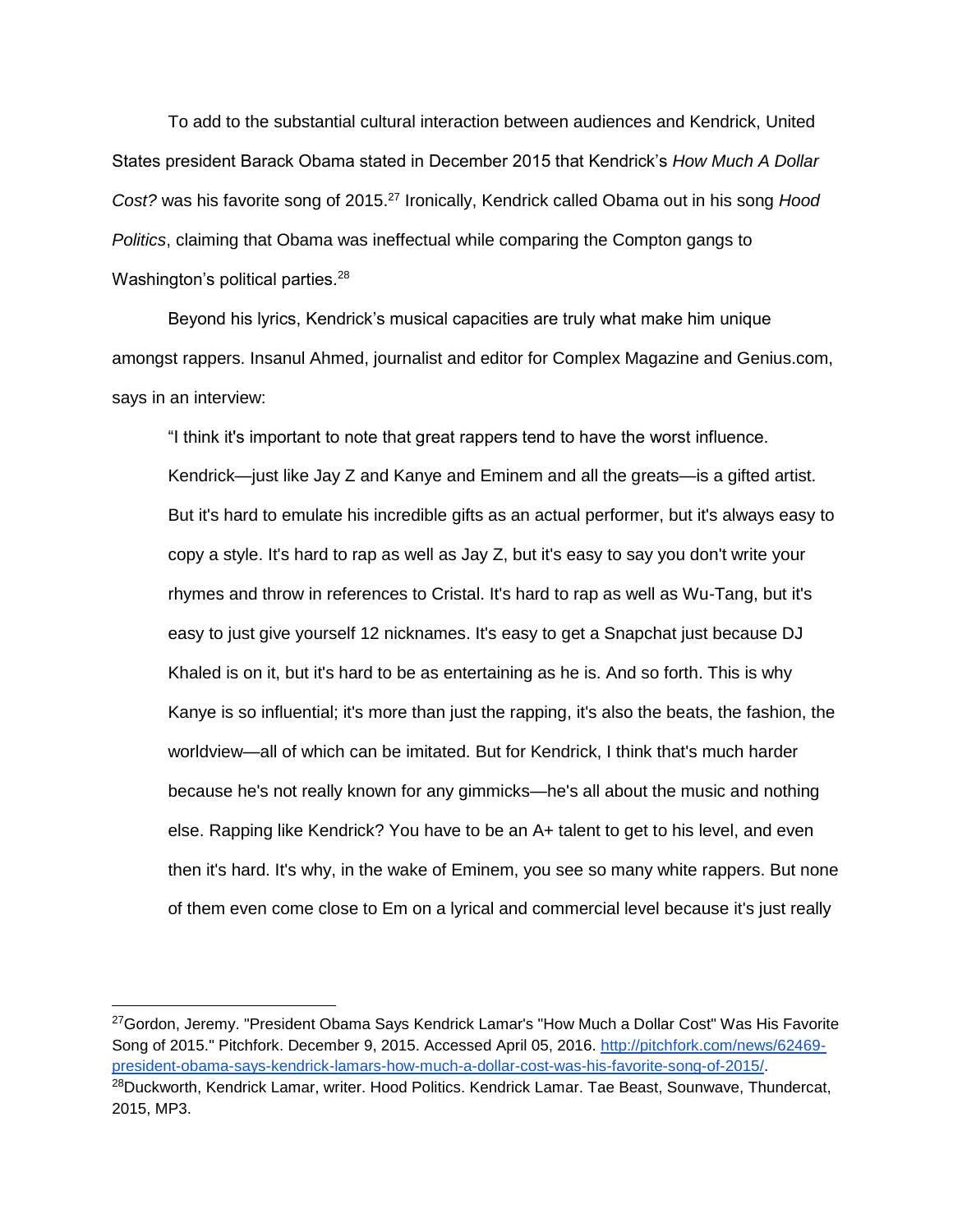hard and Em is just a really special artist. I think Kendrick falls into that Em/Nas category where it's just hard to be like him."<sup>29</sup>

Ahmed is saying that while these other artists are all incredible rappers, they all also have some sort of quirk or style that rappers can look up to and imitate. For example, Kanye is a multifaceted public figure; not only is he known as a producer and rapper, he also has a huge social media presence, clothing line, and is married to actress and model Kim Kardashian. Eminem was a great rapper, but his quirk was that he was white; after he went big, a host of other white rappers tried their hand. Ahmed is saying that Kendrick is different because he doesn't have personal quirks or cultural phenomena that contribute to his musical success like the other names listed do. Kendrick's success stands solely and squarely on his music alone.

Labelmate and fellow rapper Ab-Soul remarks of Kendrick's early projects: "[Kendrick] was recording full songs with hooks and bridges and melodies and things to keep the crowd. He was not just interested in being the best rapper, he was making songs that the world could sing."<sup>30</sup> Kendrick's music has progressively grown as he has grown, reflecting his maturing as both a rapper and human being. On *Section.80*, Kendrick's music follows much more regular schematics and structures, often consisting of an introduction of some sort, some rapping, a hook, more rapping, a revisiting of the hook, a third verse, and a final reiteration of the hook. *Good Kid, m.A.A.D City* began visiting more of his now signature style, where a variety of style changes, instrumentational rearrangements, subtle jazz influences, and pieces that are split into what sounds like two separate songs on one mp3 track appear. On *To Pimp A Butterfly*, these stylistic aspects become further developed, as Kendrick employs swung rhythms, extraneous jazz instrumentation, augmented song structures with multiple tempo and style changes in each piece, and spoken word sections. He also samples substantially less on *To Pimp A Butterfly*

<sup>29</sup> Insanul Ahmed, e-mail message to author, April 13, 2016.

<sup>&</sup>lt;sup>30</sup> Hopper, Jessica. "Kendrick Lamar: Not Your Average Everyday Rap Savior | SPIN - Page 3." Spin. October 09, 2012. Accessed March 19, 2016.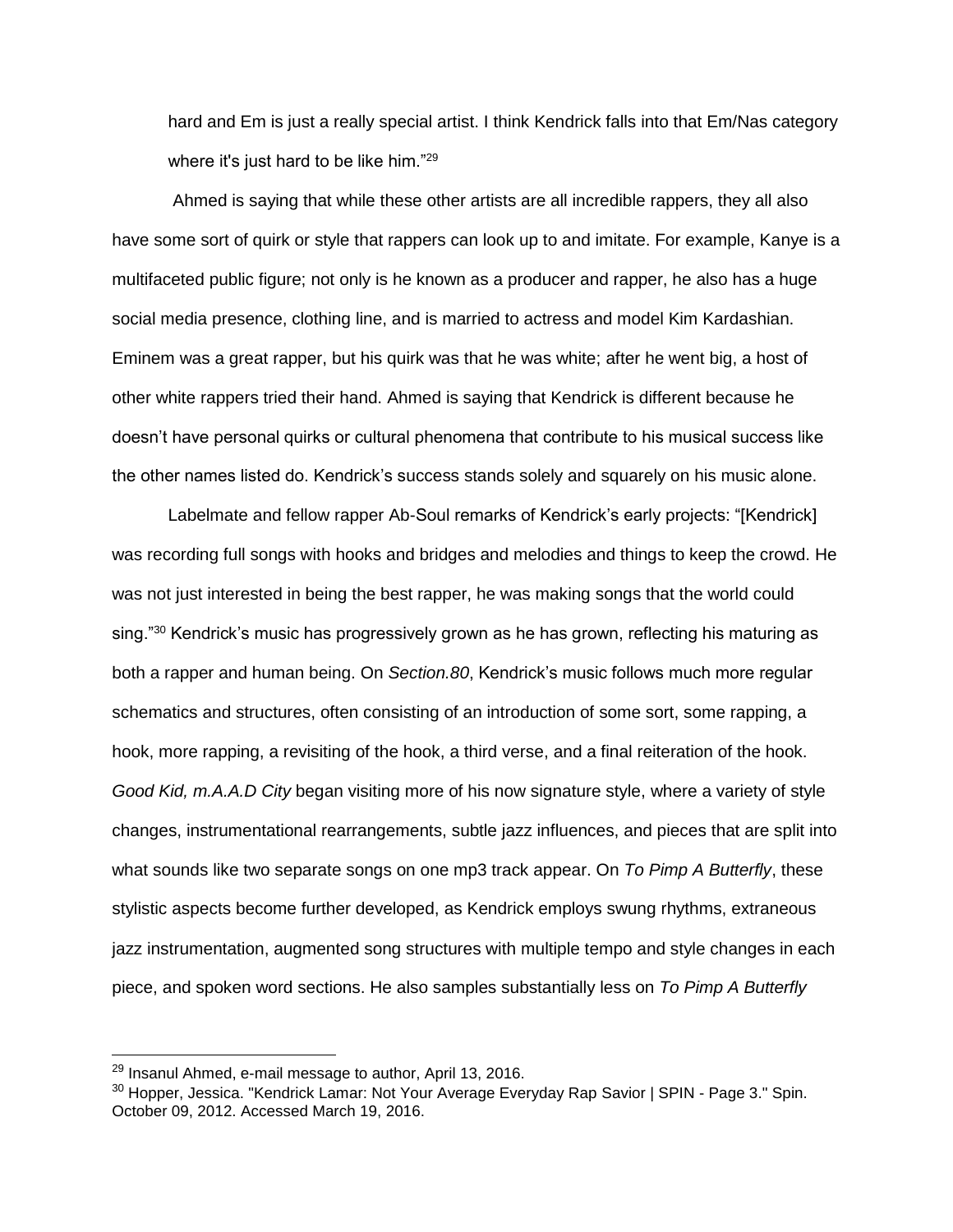than he does on either of his previous records, and doesn't sample at all on *untitled.unmastered*.

One reason Kendrick doesn't sample as much on newer recordings is because he relies more heavily on his producers to write music, who include Sounwave (whom Kendrick has worked with for years and has been part of Kendrick's label's core group of producers since Kendrick first signed with Top Dawg Entertainment), Flying Lotus (Alice Coltrane's grandnephew), and even young Egypt, the five-year-old son of Alicia Keys and Swizz Beats.<sup>31</sup> In fact, the production crew for *To Pimp A Butterfly* includes a host of producers; again, Sounwave, Flying Lotus, saxophonist Terrace Martin, Columbus Smith (aka Rahki), Pharell Williams, Taz Arnold, Thundercat, Tae Beast, and LoveDragon.<sup>32</sup> On top of this, a variety of musicians were hired for the jazz sections; tenor sax star Kamasi Washington, bassist Thundercat, funk legend George Clinton, Grammy-award winning jazz pianist Robert Glasper and drummer Robert "Sput" Searight all make appearances across the album, and producer and creative contributor Terrance Martin adds multiple parts of horns and alto saxophone. It is worthwhile to note that, perhaps symbiotically, Kamasi Washington, Thundercat, and Flying Lotus have all managed to garner substantial attention as successful neo-jazz artists in the last two years.<sup>33</sup> Kendrick's success has certainly helped launch their careers to new levels; for example, Kamasi Washington was a relatively unknown saxophone player in Los Angeles until he played with Kendrick Lamar, and his 2015 triple-record *The Epic* was NPR's top jazz album of 2015.<sup>34</sup> Flying Lotus already had a successful career as a producer, but his collaboration with Kendrick

<sup>31</sup> Genius. "Untitled Unmastered. by Kendrick Lamar." Genius. 2016. Accessed April 25, 2016. [http://genius.com/albums/Kendrick-lamar/Untitled-unmastered.](http://genius.com/albums/Kendrick-lamar/Untitled-unmastered)

<sup>32</sup> Genius. "Kendrick Lamar – To Pimp a Butterfly [Credits]." Genius. 2015. Accessed April 25, 2016. [http://genius.com/Kendrick-lamar-to-pimp-a-butterfly-credits-lyrics.](http://genius.com/Kendrick-lamar-to-pimp-a-butterfly-credits-lyrics)

<sup>&</sup>lt;sup>33</sup> Weiner, Natalie. "Way Out West: How Flying Lotus, Kamasi Washington, and Brainfeeder Are Bringing Jazz Back to the People." NOISEY. July 29, 2015. Accessed April 25, 2016.

[http://noisey.vice.com/blog/brainfeeder-jazz-flying-lotus-kamasi-washington-thundercat.](http://noisey.vice.com/blog/brainfeeder-jazz-flying-lotus-kamasi-washington-thundercat)

<sup>34</sup> <http://www.npr.org/sections/world-cafe/2015/12/14/459356360/david-dyes-top-10-albums-of-2015>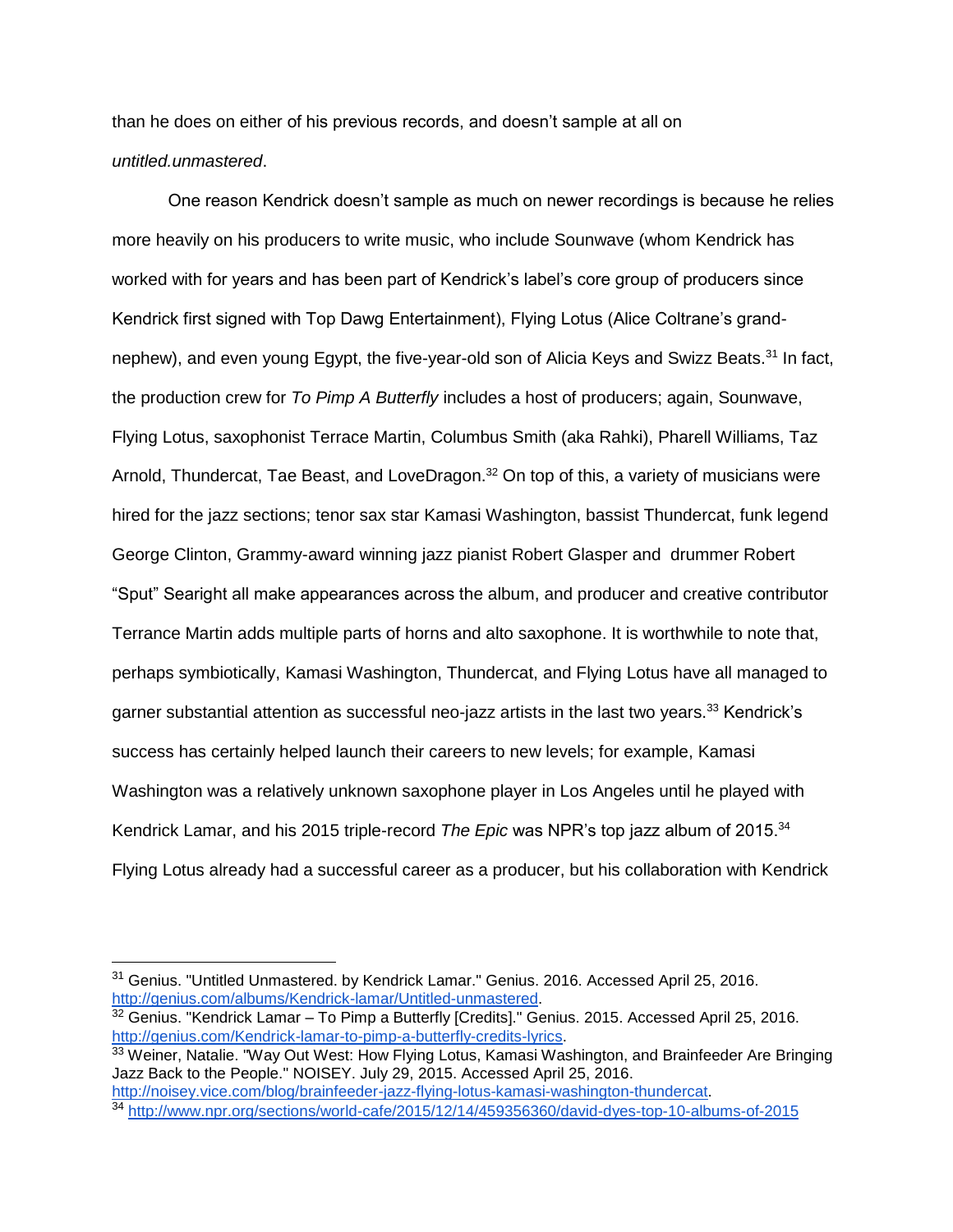on 2014's *You're Dead!* led to substantial attention for him as well.<sup>35</sup> This all goes to show that Kendrick is both musically unique and fluid, as not only is he independently able to succeed and make distinctive music, but his session musicians are competent and successful cutting edge composers in their own respective genres. Additionally, Insanul Ahmed states that "I will say, in my personal experience, after *good kid* came out, every time a rapper would come to the Complex office to play me their album, for a while they'd ALWAYS mention *good kid*. Like, 'you know albums are wack these days, except for *good kid*' or 'I would compare this album to like Kendrick's good kid."<sup>36</sup> Kendrick is clearly musically influencing his posterity and building a legacy for himself.

All of this is fine and well, but from the perspective of one looking to prove that Kendrick Lamar specifically is worth remembering, none of this is terribly relevant unless one takes into consideration the degree to which Kendrick collaborates with his producers and musicians on his projects. In an interview with Insanul Ahmed, Kendrick Lamar says of his writing process and involvement with producing tracks: "I'm very hands-on [with producers] and that's why my projects come out so cohesive. I don't just go out there and just find a bunch of instrumentals and rap over them. I have a specific sound in my head I want to convey. I really sit down with producers, I come up with ideas, and give them ideas. Truthfully, I should get some coproduction on these tracks."<sup>37</sup> Kendrick is known to work abnormally closely with his musicians and producers and draw musical inspiration from a variety of locations when sampling. According to Top Dawg Entertainment's in-house producer J-Hen, "Kendrick started out in the background working with producers and doing hooks so he already developed himself as a producer in his own right. When we get with him, he'll tell you what sounds he likes, what vibe

<sup>&</sup>lt;sup>35</sup> Weiner, Natalie. "Way Out West: How Flying Lotus, Kamasi Washington, and Brainfeeder Are Bringing Jazz Back to the People." NOISEY. July 29, 2015. Accessed April 25, 2016.

<sup>36</sup> Insanul Ahmed, e-mail message to author, April 13, 2016.

<sup>&</sup>lt;sup>37</sup> Ahmed, Insanul. "The Making of Kendrick Lamar's "good Kid, M.A.A.d City"" Complex. October 23, 2012. Accessed March 14, 2016. [http://www.complex.com/music/2012/10/the-making-of-kendrick-lamars](http://www.complex.com/music/2012/10/the-making-of-kendrick-lamars-good-kid-maad-city/)[good-kid-maad-city/.](http://www.complex.com/music/2012/10/the-making-of-kendrick-lamars-good-kid-maad-city/)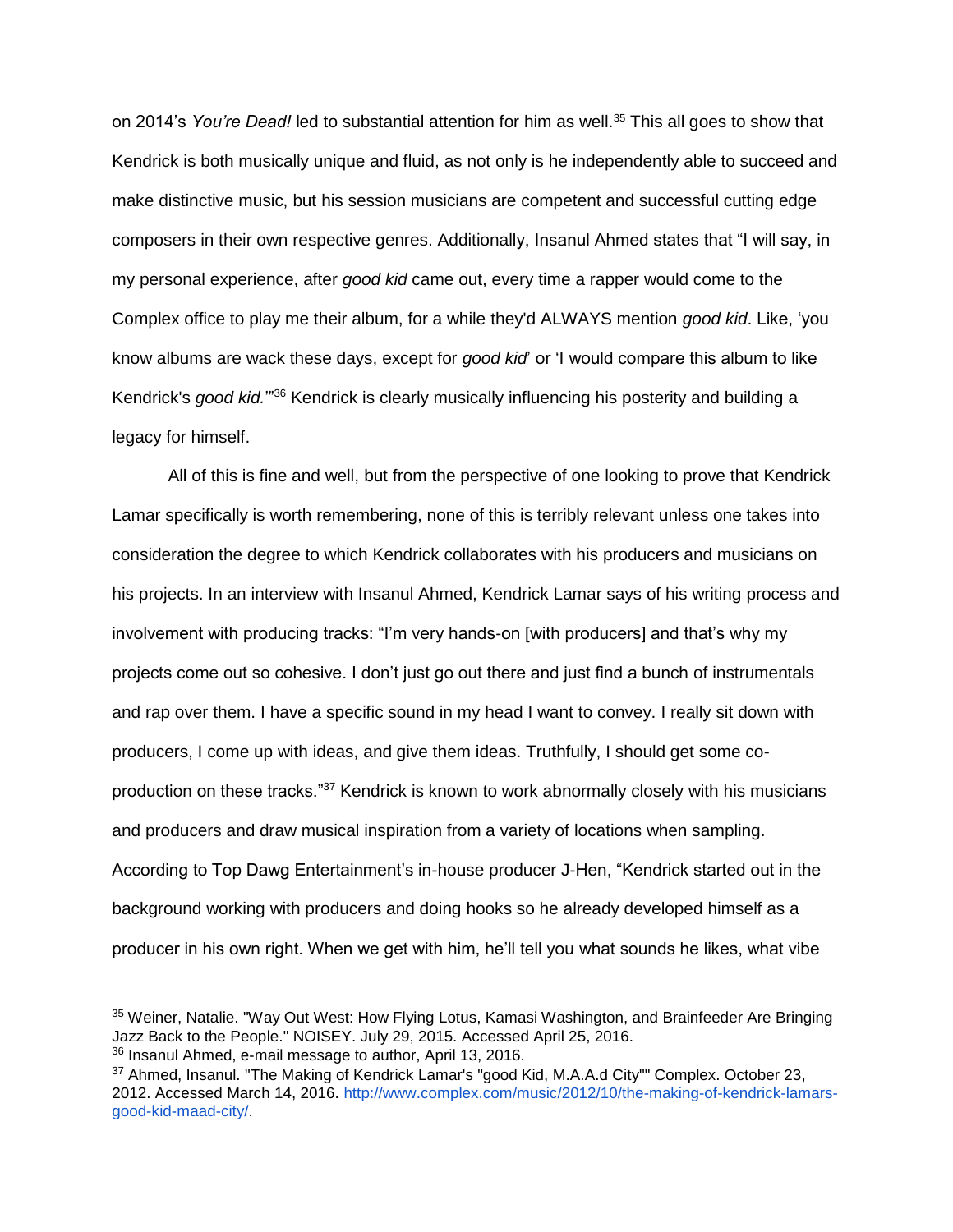he's looking for. That's what inevitably made him so big. The fact that he's been able to create his own sound even with all the producers that he has worked with, he's been able to get his sound out of them. With us, with some of the songs we worked on prior to having this one selected for the album—they're all across the board. He's starting to nitpick exactly what he wanted from us so we gave it to him."<sup>38</sup>

A last musical aspect of Kendrick's work in more recent time has been his imitative style on *untitled.unmastered*. When I first heard the record there were a couple times where I felt as if Kendrick was mocking or imitating the styles of other rappers, particularly Drake and Chance the Rapper. Kendrick and Drake have had a competitive relationship for a long time as they are both currently considered to be the top rappers in hip hop right now, and it totally makes sense for Kendrick to take a subtle dig at Drake. It is unclear, however, if Kendrick is mocking Drake or simply displaying superior ability by mastering one of Drake's signature musical moves. Drake has a tendency to move upward in pitch and increase in volume abruptly to fill out his sound and emphasize his music, holding the range and dynamic for an extended period of time. Musically, this augments longer raps, allowing Drake to keep musical interest for a longer period of time. In *untitled.02 (06.23.14)*<sup>39</sup> at two and a half minutes into the track Kendrick jumps up and sounds distinctly like Drake does on pieces like *Worst Behavior* or *6 God*. <sup>40</sup> It has been debated as to whether or not Kendrick was mocking Drake directly; the track was made in June of 2014, after *Worst Behavior* but before *6 God*, which has the most similarities to *untitled.02 (6.23.14)*. However, regardless of Kendrick's intentions, he did manage to master that sound. This act of displaying musical capacity and, at worst, equality with Drake's work proves that Kendrick is either superior to Drake or on par with him in terms of creativity.

<sup>&</sup>lt;sup>38</sup> Ahmed, Insanul. "The Making of Kendrick Lamar's "good Kid, M.A.A.d City."

<sup>39</sup> Duckworth, Kendrick Lamar. Untitled.02 (6.23.14). Kendrick Lamar. Yung Exclusive, Cardo, 2016, MP3. 2:30.

<sup>&</sup>lt;sup>40</sup> Staff, Noisey. "Here's Everything We Know About Kendrick Lamar's 'untitled Unmastered." NOISEY. March 04, 2016. Accessed April 25, 2016. [http://noisey.vice.com/blog/heres-everything-we-know-about](http://noisey.vice.com/blog/heres-everything-we-know-about-kendrick-lamars-untitled-unmastered-on-one-webpage)[kendrick-lamars-untitled-unmastered-on-one-webpage.](http://noisey.vice.com/blog/heres-everything-we-know-about-kendrick-lamars-untitled-unmastered-on-one-webpage)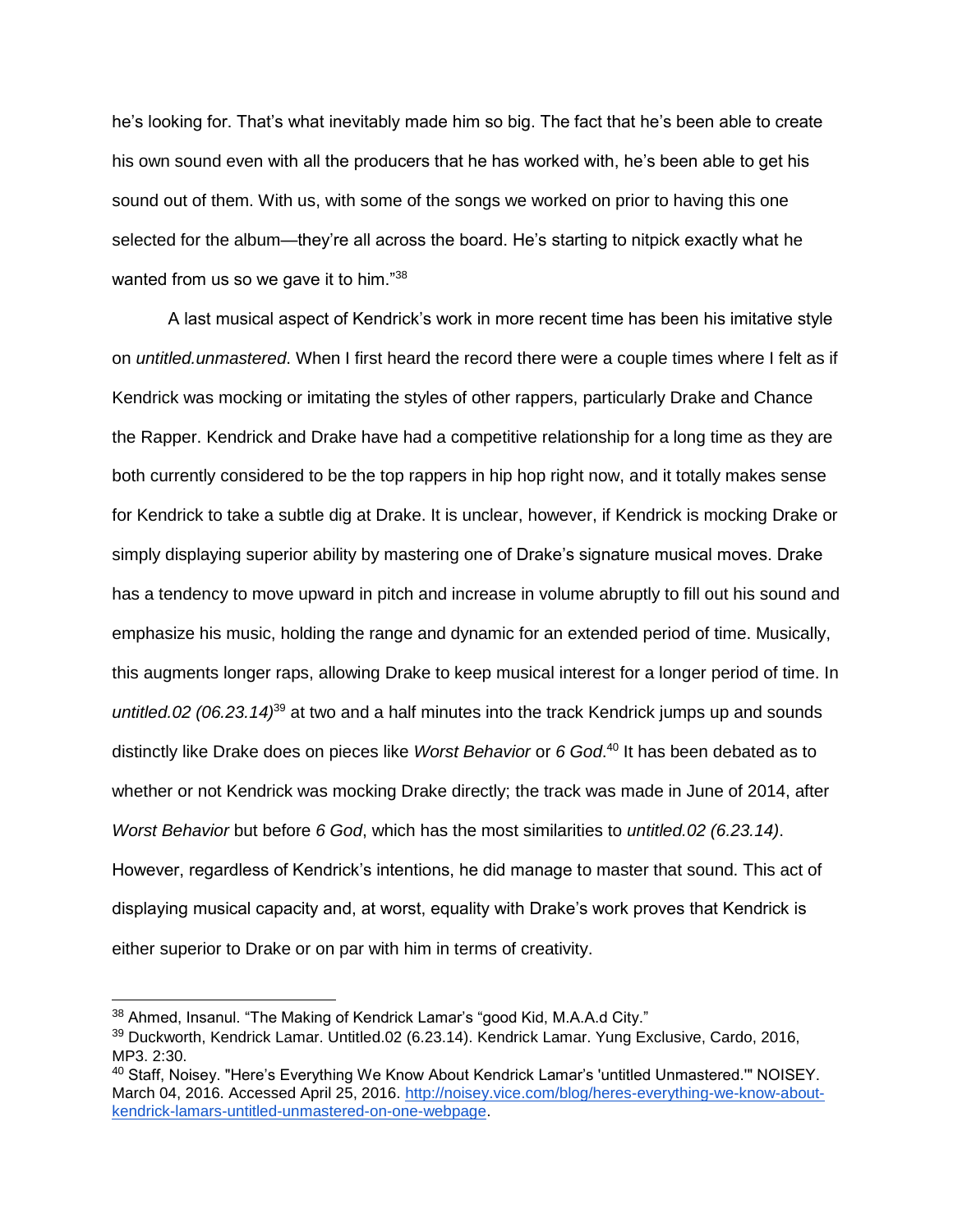Musically, *untitled.unmastered* is more varied than previous records. A compilation of apparent b-sides from the sessions for *To Pimp A Butterfly*, Kendrick expands even further with his musical draws. Similarly to Stravinski, Handel, or other great composers, Kendrick has a way of ingesting musical styles and making them his own, constantly pushing the envelope of sound. On *To Pimp A Butterfly*, Kendrick Lamar displayed propensities for both free-jazz and funk on *For Free? (Interlude)* and *King Kunta*, as well as more conventional hip hop styles on *The Blacker the Berry* and *Alright*. On *untitled.unmastered*, Kendrick covers a blend of soul and bossa nova (*untitled.06*), more funk (*untitled.04*), trap (*untitled.02*), and the unique groove young Egypt came up with on *untitled.07*. It is also worthwhile to note that on tracks such as *untitled.07*, there is what feels like contemporary classical influence, especially at the very end of the song.

In conclusion, Kendrick Lamar deserves a spot in music history textbooks because of his capacities as a performer, his concept albums and the depth with which he tells his story, his impact on culture, and his proven ability to push the sounds of a genre. Kendrick is exploring the boundaries of hip hop in a host of ways; culturally, he is being absorbed and engaged by political and social movements in incredible ways. Musically, he is influencing those who come after, as rappers are looking up to *good kid, m.A.A.d City* as the new record to beat and *To Pimp A Butterfly* as line-defying. Additionally, he has brought neo-jazz to a podium it hasn't previously seen, sending careers of individuals such as Kamasi Washington into the stratosphere. His performance capacities have earned him international stages, television appearances, and arena-filling tours. And as a rapper, Kendrick's concept albums are reaching unparalleled popularity, the sweetheart of critics and fans alike; he's gone platinum and reached status with critics as the greatest. His influence, as presented here, will surely continue to push those who come after to fight for creativity within the vein he has created for himself.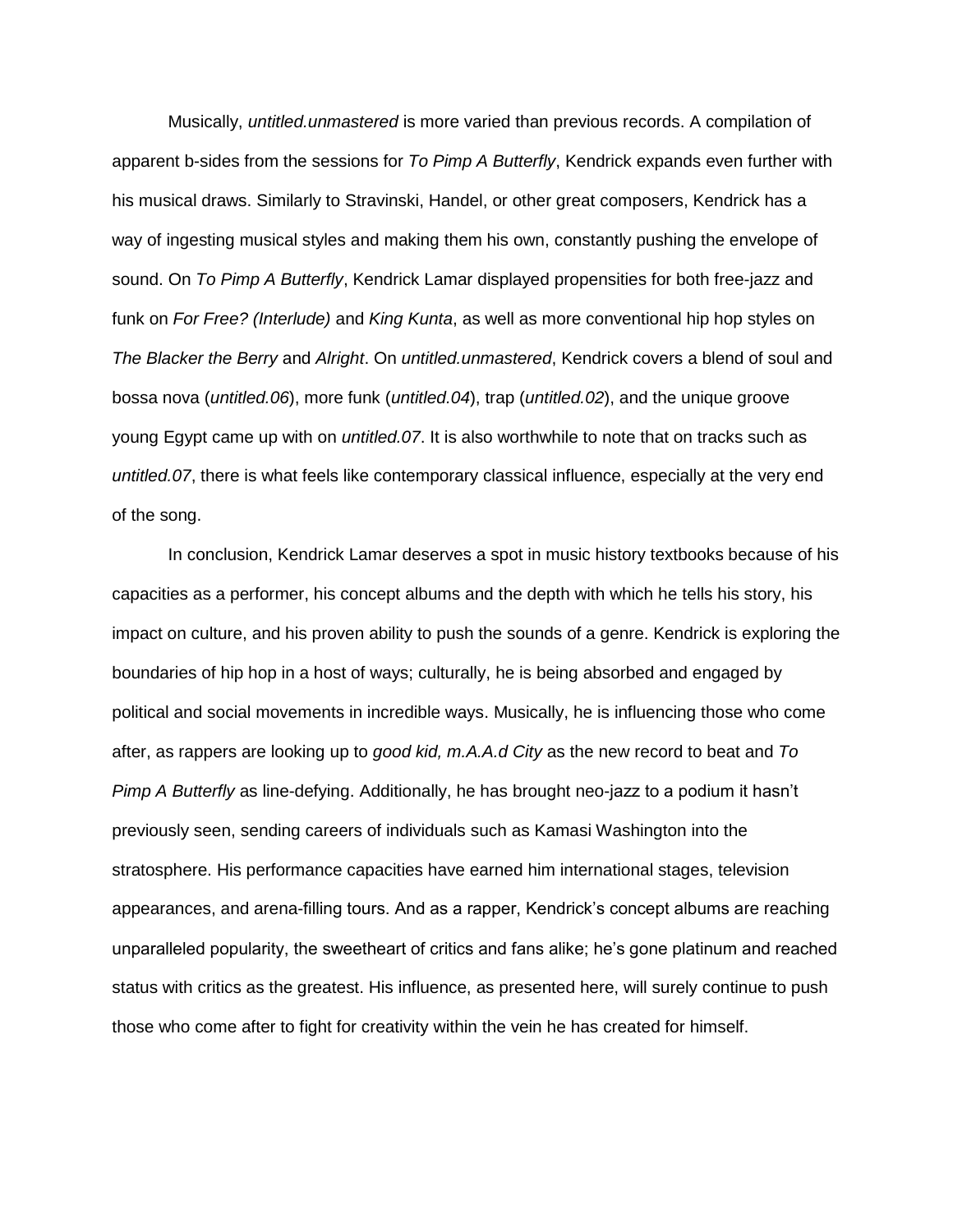## **BIBLIOGRAPHY**

- Ahmed, Insanul. "Kendrick Lamar Interview: Turn the Page 2014 Cover Story | Complex." Complex.com. August/September 2014. Accessed February 17, 2016. [http://www.complex.com/covers/kendrick-lamar-interview-turn-the-page-2014-cover](http://www.complex.com/covers/kendrick-lamar-interview-turn-the-page-2014-cover-story/)[story/.](http://www.complex.com/covers/kendrick-lamar-interview-turn-the-page-2014-cover-story/)
- ---"Macklemore Instagrams Text Messages Telling Kendrick Lamar It "Sucks That I Robbed You"" Complex. January 27, 2014. Accessed February 17, 2016. [http://www.complex.com/music/2014/01/macklemore-texts-kendrick-lamar-apology-after](http://www.complex.com/music/2014/01/macklemore-texts-kendrick-lamar-apology-after-grammys)[grammys](http://www.complex.com/music/2014/01/macklemore-texts-kendrick-lamar-apology-after-grammys)
- ---"The Best Rapper Alive, Every Year Since 1979." Complex. January 5, 2016. Accessed April 25, 2016. [http://www.complex.com/music/2016/01/the-best-rapper-alive-every-year](http://www.complex.com/music/2016/01/the-best-rapper-alive-every-year-since-1979/)[since-1979/.](http://www.complex.com/music/2016/01/the-best-rapper-alive-every-year-since-1979/)
- ---"The Making of Kendrick Lamar's "good Kid, m.A.A.d City"" Complex. October 23, 2012. Accessed March 14, 2016. [http://www.complex.com/music/2012/10/the-making-of](http://www.complex.com/music/2012/10/the-making-of-kendrick-lamars-good-kid-maad-city/)[kendrick-lamars-good-kid-maad-city/.](http://www.complex.com/music/2012/10/the-making-of-kendrick-lamars-good-kid-maad-city/)
- ---E-mail message to author. April 13, 2016.

Anderson, Sean, and Kendrick Lamar Duckworth, writers. Control. Big Sean Ft. Kendrick Lamar. No ID, 2013, MP3.

- Bassil, Ryan. "The Narrative Guide To Kendrick Lamar's 'good Kid, m.A.A.d City'." Noisey.Vice. April 27, 2013. Accessed April 05, 2016. [http://noisey.vice.com/en\\_uk/blog/the-narrative](http://noisey.vice.com/en_uk/blog/the-narrative-guide-to-kendrick-lamars-good-kid-mad-city)[guide-to-kendrick-lamars-good-kid-mad-city.](http://noisey.vice.com/en_uk/blog/the-narrative-guide-to-kendrick-lamars-good-kid-mad-city)
- "Best Rappers List | Greatest of All Time | Billboard." Billboard. December 11, 2015. Accessed April 25, 2016. [http://www.billboard.com/photos/6723017/the-10-best-rappers-of-all](http://www.billboard.com/photos/6723017/the-10-best-rappers-of-all-time/1)[time/1.](http://www.billboard.com/photos/6723017/the-10-best-rappers-of-all-time/1)
- Brown, Harley. "Protesters at Chicago Donald Trump Rally Chant Kendrick Lamar's 'Alright' | SPIN." Spin. March 12, 2016. Accessed March 14, 2016. [http://www.spin.com/2016/03/donald-trump-rally-chicago-kendrick-lamar-alright-video](http://www.spin.com/2016/03/donald-trump-rally-chicago-kendrick-lamar-alright-video-watch/)[watch/.](http://www.spin.com/2016/03/donald-trump-rally-chicago-kendrick-lamar-alright-video-watch/)
- Diaz, Angel. "Kendrick Lamar Is Making History With His "Untitled" Series, Not Records." Complex. January 10, 2016. Accessed February 17, 2016. [http://www.complex.com/music/2016/01/kendrick-lamar-untitled-series.](http://www.complex.com/music/2016/01/kendrick-lamar-untitled-series)

Duckworth, Kendrick Lamar, writer. Alright. Kendrick Lamar. Dr. Dre, 2016, MP3.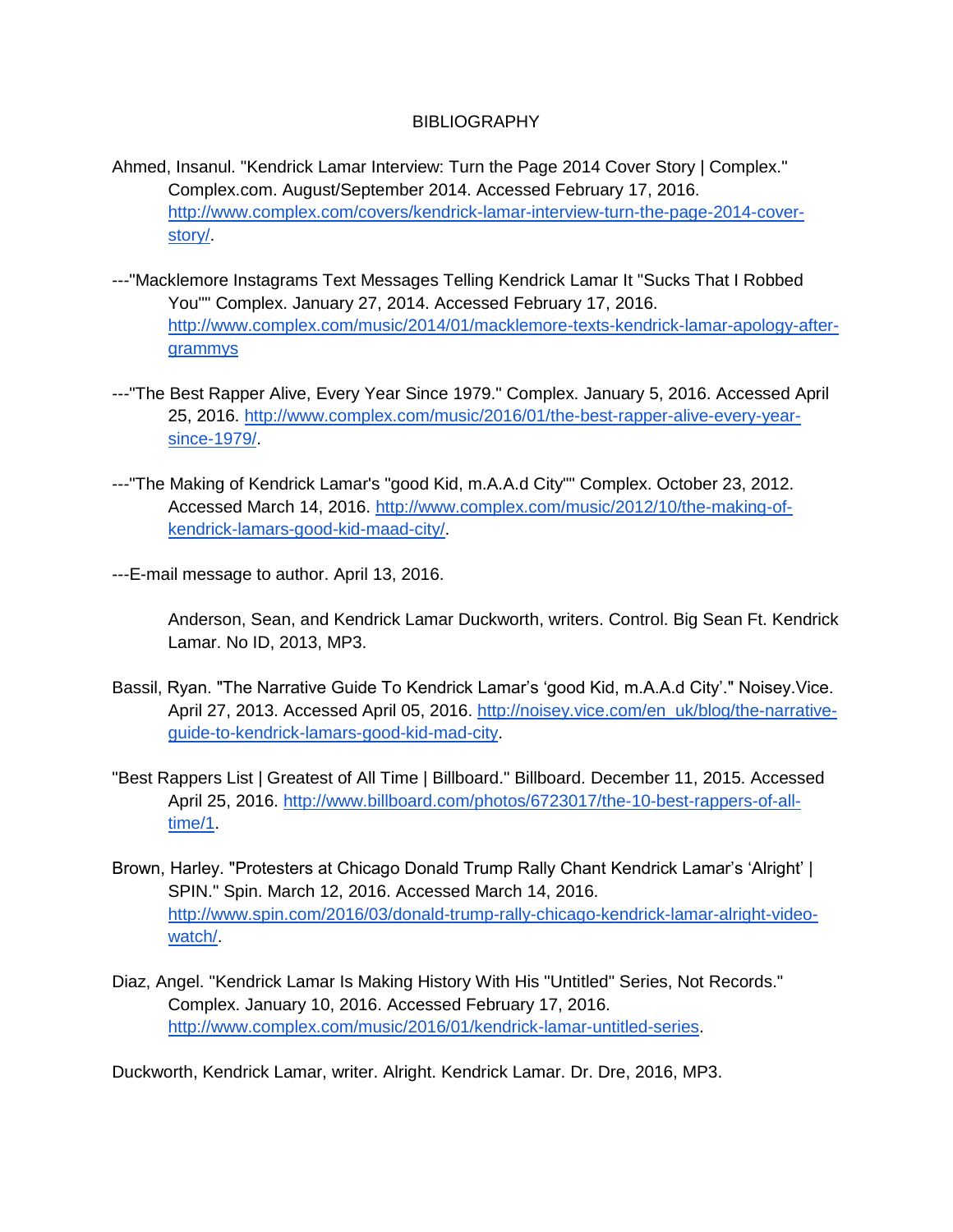- Duckworth, Kendrick Lamar, writer. Bitch, Don't Kill My Vibe. Kendrick Lamar. Dr. Dre, 2015, MP3.
- Duckworth, Kendrick Lamar, writer. For Free? (Interlude). Kendrick Lamar. Dr. Dre, 2015, MP3.
- Duckworth, Kendrick Lamar. Good Kid, M.A.A.D City. Los Angeles: Interscope & Aftermath, 2012.
- Duckworth, Kendrick Lamar, writer. Hood Politics. Kendrick Lamar. Tae Beast, Sounwave, Thundercat, 2015, MP3.
- Duckworth, Kendrick Lamar, writer. The Blacker the Berry. Kendrick Lamar. Dr. Dre, 2015, MP3.
- Duckworth, Kendrick Lamar, writer. Mortal Man. Kendrick Lamar Ft. Tupac Shakur. Dr. Dre, 2015, MP3.
- Duckworth, Kendrick Lamar, writer. Swimming Pools (Drank). Kendrick Lamar. Sounwave, THC, Terrace Martin, 2012, MP3.
- Duckworth, Kendrick Lamar, writer. Kush and Corinthians. Kendrick Lamar. Dude Dawg, Kendrick Lamar, Sounwave, THC, Terrace Martin, MP3.
- Duckworth, Kendrick Lamar, writer. Sing About Me, I'm Dying of Thirst. Kendrick Lamar. Sounwave, THC, Terrace Martin, 2012, MP3.
- Duckworth, Kendrick Lamar. Untitled.02 (6.23.14). Kendrick Lamar. Yung Exclusive, Cardo, 2016, MP3.
- Eells, Josh. "The Trials of Kendrick Lamar. (cover story)." Rolling Stone no. 1231 (March 26, 2015): 40. MasterFILE Premier, EBSCOhost (accessed February 17, 2016).
- Ex, Kris. "The Blast Radius Of Kendrick Lamar's 'Control' Verse." NPR. August 22, 2013. Accessed February 17, 2016. [http://www.npr.org/sections/therecord/2013/08/21/214145432/the-blast-radius-of](http://www.npr.org/sections/therecord/2013/08/21/214145432/the-blast-radius-of-kendrick-lamars-control-verse)[kendrick-lamars-control-verse.](http://www.npr.org/sections/therecord/2013/08/21/214145432/the-blast-radius-of-kendrick-lamars-control-verse)
- Genius. "Kendrick Lamar To Pimp a Butterfly [Credits]." Genius. 2015. Accessed April 25, 2016. [http://genius.com/Kendrick-lamar-to-pimp-a-butterfly-credits-lyrics.](http://genius.com/Kendrick-lamar-to-pimp-a-butterfly-credits-lyrics)
- Genius. "Untitled Unmastered. by Kendrick Lamar." Genius. 2016. Accessed April 25, 2016. [http://genius.com/albums/Kendrick-lamar/Untitled-unmastered.](http://genius.com/albums/Kendrick-lamar/Untitled-unmastered)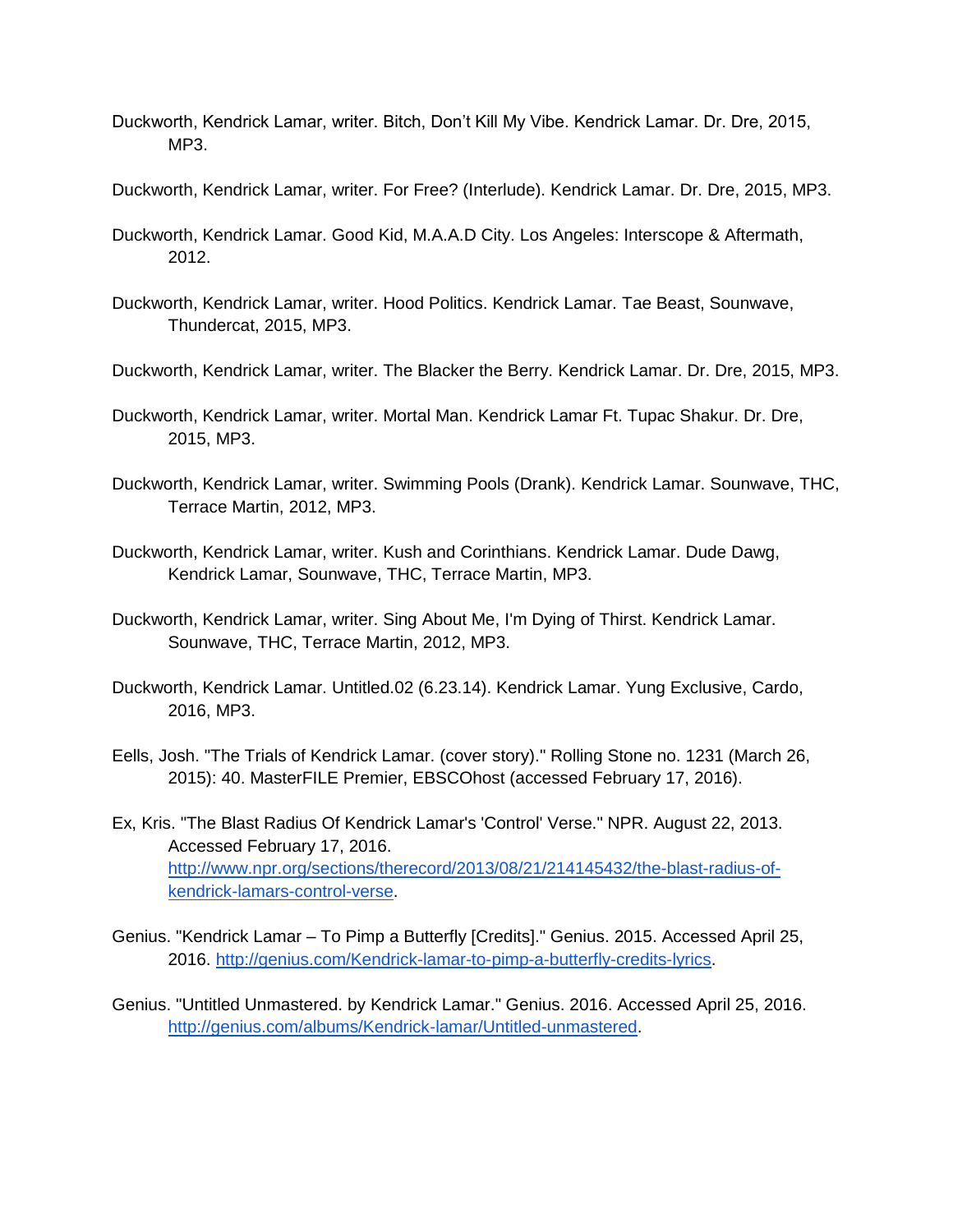- Lee, Gianni, and Mike Blud. "Kendrick Lamar Good Kid, m.A.A.d City (The Samples)." Good Kid, m.A.A.d City (The Samples). April 12, 2013. Accessed April 12, 2016. [http://hypetrak.com/2012/10/kendrick-lamar-good-kid-m-a-a-d-city-the-samples/.](http://hypetrak.com/2012/10/kendrick-lamar-good-kid-m-a-a-d-city-the-samples/)
- Gordon, Jeremy. "President Obama Says Kendrick Lamar's "How Much a Dollar Cost" Was His Favorite Song of 2015." Pitchfork. December 9, 2015. Accessed April 05, 2016. [http://pitchfork.com/news/62469-president-obama-says-kendrick-lamars-how-much-a](http://pitchfork.com/news/62469-president-obama-says-kendrick-lamars-how-much-a-dollar-cost-was-his-favorite-song-of-2015/)[dollar-cost-was-his-favorite-song-of-2015/.](http://pitchfork.com/news/62469-president-obama-says-kendrick-lamars-how-much-a-dollar-cost-was-his-favorite-song-of-2015/)
- Haltiwanger, John. "How Kendrick Lamar Is Proof Hip-Hop Can Influence Society In Big Ways." Elite Daily How Kendrick Lamar Is Proof HipHop Can Influence Society In Big Ways Comments. August 03, 2015. Accessed April 05, 2016. [http://elitedaily.com/news/politics/kendrick-lamar-hip-hop-black-lives-matter/1156751/.](http://elitedaily.com/news/politics/kendrick-lamar-hip-hop-black-lives-matter/1156751/)
- Hopper, Jessica. "Kendrick Lamar: Not Your Average Everyday Rap Savior | SPIN Page 3." Spin. October 09, 2012. Accessed March 19, 2016. [http://www.spin.com/2012/10/kendrick-lamar-not-your-average-everyday-rap-savior/3/.](http://www.spin.com/2012/10/kendrick-lamar-not-your-average-everyday-rap-savior/3/)
- Jones, Jaleesa. "Georgia Students Study Kendrick Lamar for Class." USA TODAY College. September 01, 2014. Accessed February 17, 2016. [http://college.usatoday.com/2014/09/01/georgia-students-study-kendrick-lamar-for](http://college.usatoday.com/2014/09/01/georgia-students-study-kendrick-lamar-for-class/)[class/.](http://college.usatoday.com/2014/09/01/georgia-students-study-kendrick-lamar-for-class/)
- Martins, Chris. "Kendrick Lamar: 'm.A.A.d.' Stands For 'Me, an Angel on Angel Dust' | SPIN." Spin. October 19, 2012. Accessed April 05, 2016. [http://www.spin.com/2012/10/kendrick-lamar-maad-stands-for-angel-dust/.](http://www.spin.com/2012/10/kendrick-lamar-maad-stands-for-angel-dust/)
- NPR Staff. "Kendrick Lamar: 'I Can't Change The World Until I Change Myself First'" NPR. December 29, 2015. Accessed February 17, 2016. [http://www.npr.org/2015/12/29/461129966/kendrick-lamar-i-cant-change-the-world-until](http://www.npr.org/2015/12/29/461129966/kendrick-lamar-i-cant-change-the-world-until-i-change-myself-first)[i-change-myself-first.](http://www.npr.org/2015/12/29/461129966/kendrick-lamar-i-cant-change-the-world-until-i-change-myself-first)
- Minsker, Evan. "Fox News Pundits Claim Kendrick Lamar's BET Awards Performance "Incites Violence"" Pitchfork. June 30, 2015. Accessed March 21, 2016. [http://pitchfork.com/news/60195-fox-news-pundits-claim-kendrick-lamars-bet-awards](http://pitchfork.com/news/60195-fox-news-pundits-claim-kendrick-lamars-bet-awards-performance-incites-violence/)[performance-incites-violence/.](http://pitchfork.com/news/60195-fox-news-pundits-claim-kendrick-lamars-bet-awards-performance-incites-violence/)
- Piffin, Blake. "Police Harassment Leads to Crowd Singing Kendrick Lamar's "Alright"" YouTube. July 28, 2015. Accessed April 05, 2016[.](https://www.youtube.com/watch?v=VUC_DOhfzwQ) [https://www.youtube.com/watch?v=VUC\\_DOhfzwQ.](https://www.youtube.com/watch?v=VUC_DOhfzwQ)
- Ramirez, Matthew. "Review: Kendrick Lamar, 'untitled Unmastered.' | SPIN." Spin. March 09, 2016. Accessed March 14, 2016. [http://www.spin.com/2016/03/review-kendrick-lamar](http://www.spin.com/2016/03/review-kendrick-lamar-untitled-unmastered/)[untitled-unmastered/.](http://www.spin.com/2016/03/review-kendrick-lamar-untitled-unmastered/)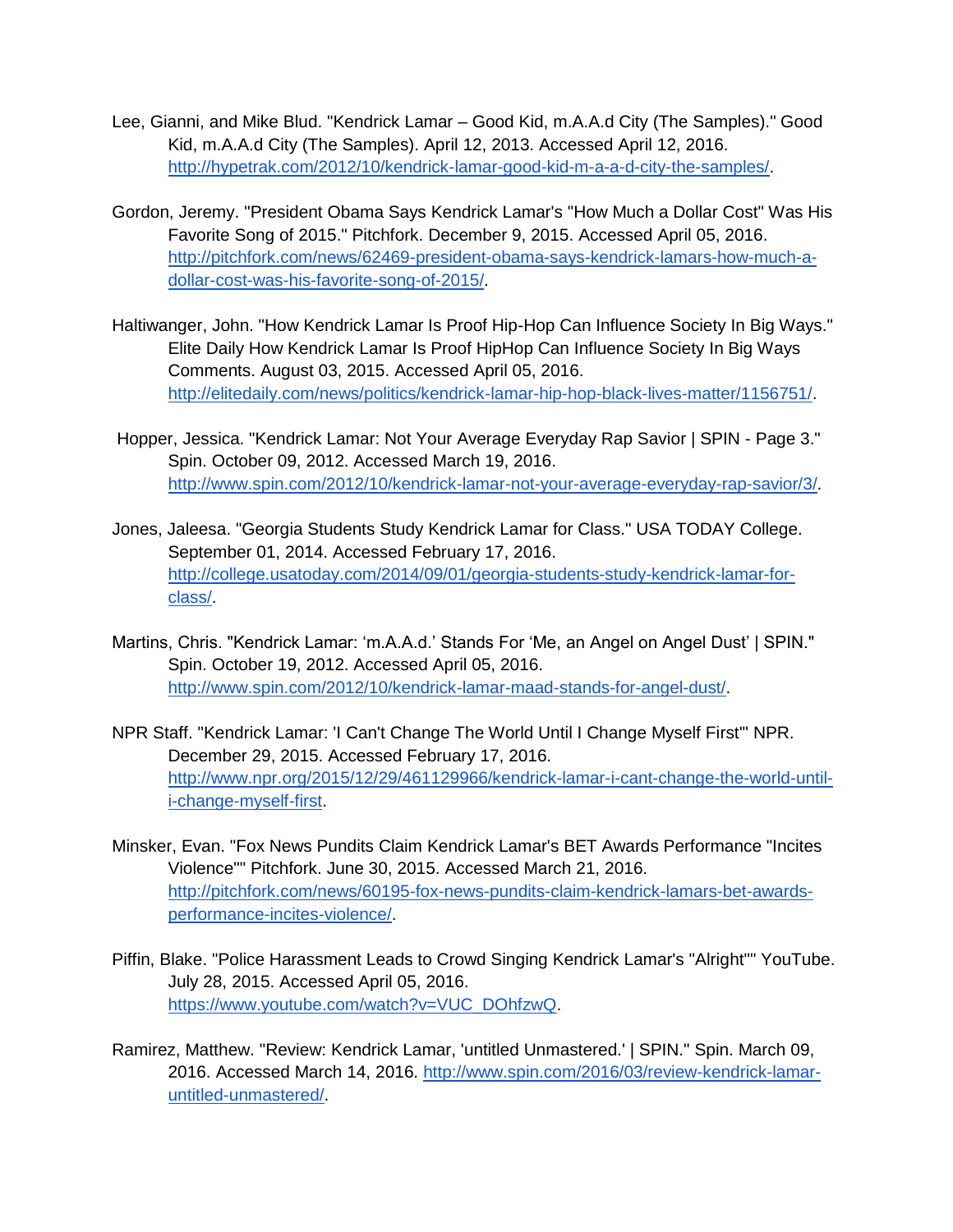- Rossignol, Derrick. "Crowd Chants Kendrick Lamar's "Alright" At D.C. Million Man March." Pigeons Planes. October 10, 2015. Accessed April 05, 2016. [http://pigeonsandplanes.com/2015/10/kendrick-lamar-alright-million-man-march/.](http://pigeonsandplanes.com/2015/10/kendrick-lamar-alright-million-man-march/)
- Shipley, Al. "It's One of the Most Important Rap Moments of the Decade and You Can't Buy It 9 Ways Kendrick Lamar's 'Control' Verse Changed the World." Rolling Stone. March 11, 2015. Accessed February 17, 2016. [http://www.rollingstone.com/music/lists/9-ways](http://www.rollingstone.com/music/lists/9-ways-kendrick-lamars-control-verse-changed-the-world-20150311/its-one-of-the-most-important-rap-moments-of-the-decade-and-you-cant-buy-it-20150310)[kendrick-lamars-control-verse-changed-the-world-20150311/its-one-of-the-most](http://www.rollingstone.com/music/lists/9-ways-kendrick-lamars-control-verse-changed-the-world-20150311/its-one-of-the-most-important-rap-moments-of-the-decade-and-you-cant-buy-it-20150310)[important-rap-moments-of-the-decade-and-you-cant-buy-it-20150310.](http://www.rollingstone.com/music/lists/9-ways-kendrick-lamars-control-verse-changed-the-world-20150311/its-one-of-the-most-important-rap-moments-of-the-decade-and-you-cant-buy-it-20150310)
- Soderberg, Brandon. "Kendrick Lamar's Verse at the BET Hip-Hop Awards Is the Best Thing He's Done This Year | SPIN." Spin. October 16, 2013. Accessed February 17, 2016. [http://www.spin.com/2013/10/kendrick-lamar-bet-hip-hop-awards-top-dog-drake-jay-z/.](http://www.spin.com/2013/10/kendrick-lamar-bet-hip-hop-awards-top-dog-drake-jay-z/)
- Staff, Noisey. "Here's Everything We Know About Kendrick Lamar's 'untitled Unmastered.'" NOISEY. March 04, 2016. Accessed April 25, 2016. [http://noisey.vice.com/blog/heres](http://noisey.vice.com/blog/heres-everything-we-know-about-kendrick-lamars-untitled-unmastered-on-one-webpage)[everything-we-know-about-kendrick-lamars-untitled-unmastered-on-one-webpage.](http://noisey.vice.com/blog/heres-everything-we-know-about-kendrick-lamars-untitled-unmastered-on-one-webpage)
- Steve, Inskeep. "What Is It About Kendrick Lamar?" NPR. October 28, 2014. Accessed February 17, 2016. [http://www.npr.org/2014/10/28/359340269/what-is-it-about-kendrick](http://www.npr.org/2014/10/28/359340269/what-is-it-about-kendrick-lamar)[lamar.](http://www.npr.org/2014/10/28/359340269/what-is-it-about-kendrick-lamar)
- Stutz, Colin. "Kendrick Lamar Is Now the Subject of a College Course | SPIN." Spin. September 04, 2014. Accessed April 25, 2016. [http://www.spin.com/2014/09/kendrick-lamar-good](http://www.spin.com/2014/09/kendrick-lamar-good-kid-maad-city-college-course/)[kid-maad-city-college-course/.](http://www.spin.com/2014/09/kendrick-lamar-good-kid-maad-city-college-course/)
- Thompson, Stephen. "For 20 Minutes, The Grammys Transcend The Awards-Show Blahs." NPR. February 16, 2016. Accessed February 17, 2016. [http://www.npr.org/sections/monkeysee/2016/02/16/466888035/for-20-minutes-the](http://www.npr.org/sections/monkeysee/2016/02/16/466888035/for-20-minutes-the-grammys-transcend-the-awards-show-blahs)[grammys-transcend-the-awards-show-blahs.](http://www.npr.org/sections/monkeysee/2016/02/16/466888035/for-20-minutes-the-grammys-transcend-the-awards-show-blahs)
- Tucker, Ken. "There Is A Rich World In Kendrick Lamar's 'To Pimp A Butterfly'" NPR. April 9, 2015. Accessed February 17, 2016. [http://www.npr.org/2015/04/09/398521315/there-is](http://www.npr.org/2015/04/09/398521315/there-is-a-rich-world-in-kendrick-lamars-to-pimp-a-butterfly)[a-rich-world-in-kendrick-lamars-to-pimp-a-butterfly.](http://www.npr.org/2015/04/09/398521315/there-is-a-rich-world-in-kendrick-lamars-to-pimp-a-butterfly)
- Wang, Oliver. "'To Pimp A Butterfly' Aspires To Be Music's Great American Novel." NPR. March 18, 2015. Accessed February 17, 2016. [http://www.npr.org/2015/03/18/393838211/to](http://www.npr.org/2015/03/18/393838211/to-pimp-a-butterfly-aspires-to-be-musics-great-american-novel)[pimp-a-butterfly-aspires-to-be-musics-great-american-novel.](http://www.npr.org/2015/03/18/393838211/to-pimp-a-butterfly-aspires-to-be-musics-great-american-novel)
- Weiner, Natalie. "Way Out West: How Flying Lotus, Kamasi Washington, and Brainfeeder Are Bringing Jazz Back to the People." NOISEY. July 29, 2015. Accessed April 25, 2016. [http://noisey.vice.com/blog/brainfeeder-jazz-flying-lotus-kamasi-washington-thundercat.](http://noisey.vice.com/blog/brainfeeder-jazz-flying-lotus-kamasi-washington-thundercat)